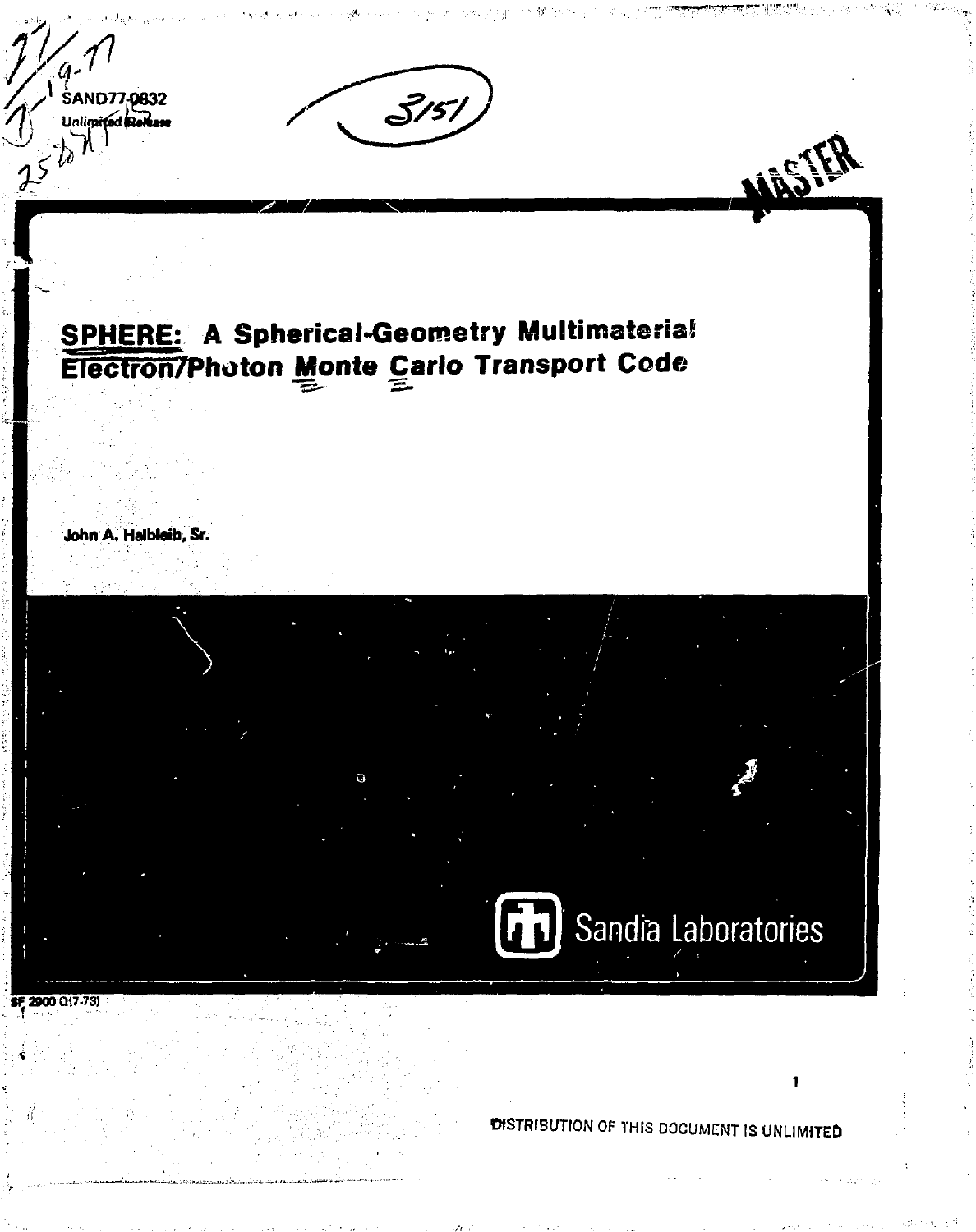Issued by Sandia Laboratories, operated for the United States Energy Research & Development Administration by Sandia Corporation.

## **NOTICE**

This report was prepared as an account of work sponsored by the United States Government. Neither the United States nor the United States Energy Research & Development Administration, nor any of their employees, nor any of their contractors, subcor-ractors, or their employees, makes any warranty, express or implied, or assumes any legal liability or responsibility for the accuracy, completeness or usefulness of any information, apparatus, product or process disclosed, or represents that its use would not infringe privately owned riyfris.

### **Printtd in th» United Stales of America**

**Available** from **National Technical Information Servica U. S. Department of Commerce 6286 Port Royal Road Springfiald. VA 22161 Prtoa: Printed Copy \$4.00;** Microfiche \$3.00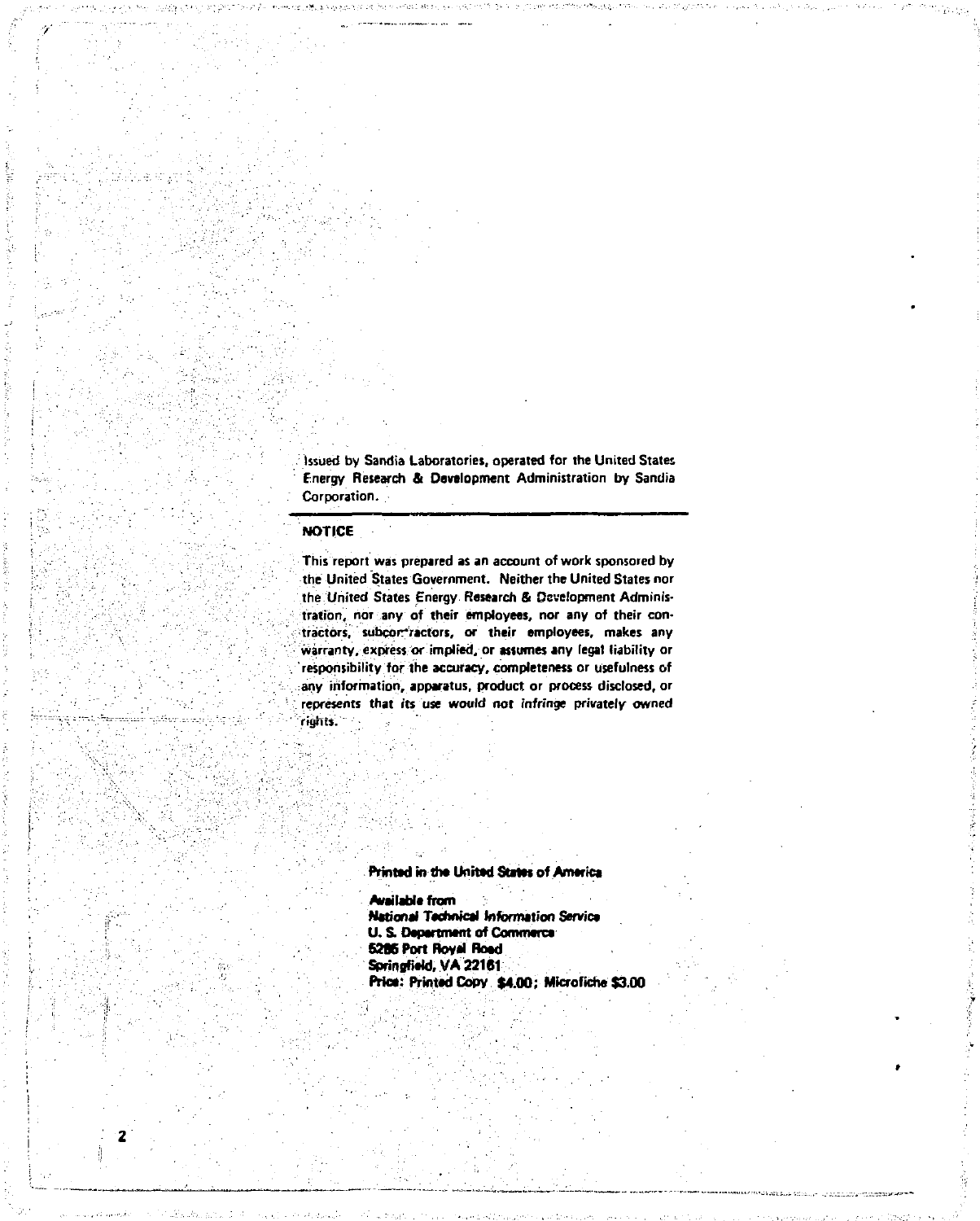**SAND77-0832 Unlimited Release Printed June 1977** 

SPHERE: A Spherical-Geometry Multimaterial **Electron/Photon Monte Carlo Transport Code** 

**John A. Halbleib, Sr. Theoretical Division, 5231 Simulation Research Department, 5230 Sandia Laboratories Albuquerque, New Mexico 87115** 

#### **ABSTRACT**

**SPHHRE provides experimenters and theorists with a method for the routine solution of coupled electron/photon transport through multimaterial configurations possessing spherical symmetry. Emphasis is placed upon operational simplicity without sacrificing the rigor of the model. SPHERE combines condensed-history electron Monte Carlo with conventional single-scattering photon Monte Carlo in order to describe the transport of all generations of particles from several MeV down to 1.0 and 10.0 keV for electrons and photons, respectively. The model is more accurate at the higher energies, with a less rigorous description of the particle cascade at energies where the shell structure of the transport media becomes important. Flexibility of construction permits the user to tailor the model to specific applications and to extend the capabilities of the model to more sophisticated applications through relatively simple update procedures.** 

**OISTRIBUTION OF THIS DOCUMENT IS UNLIMITE**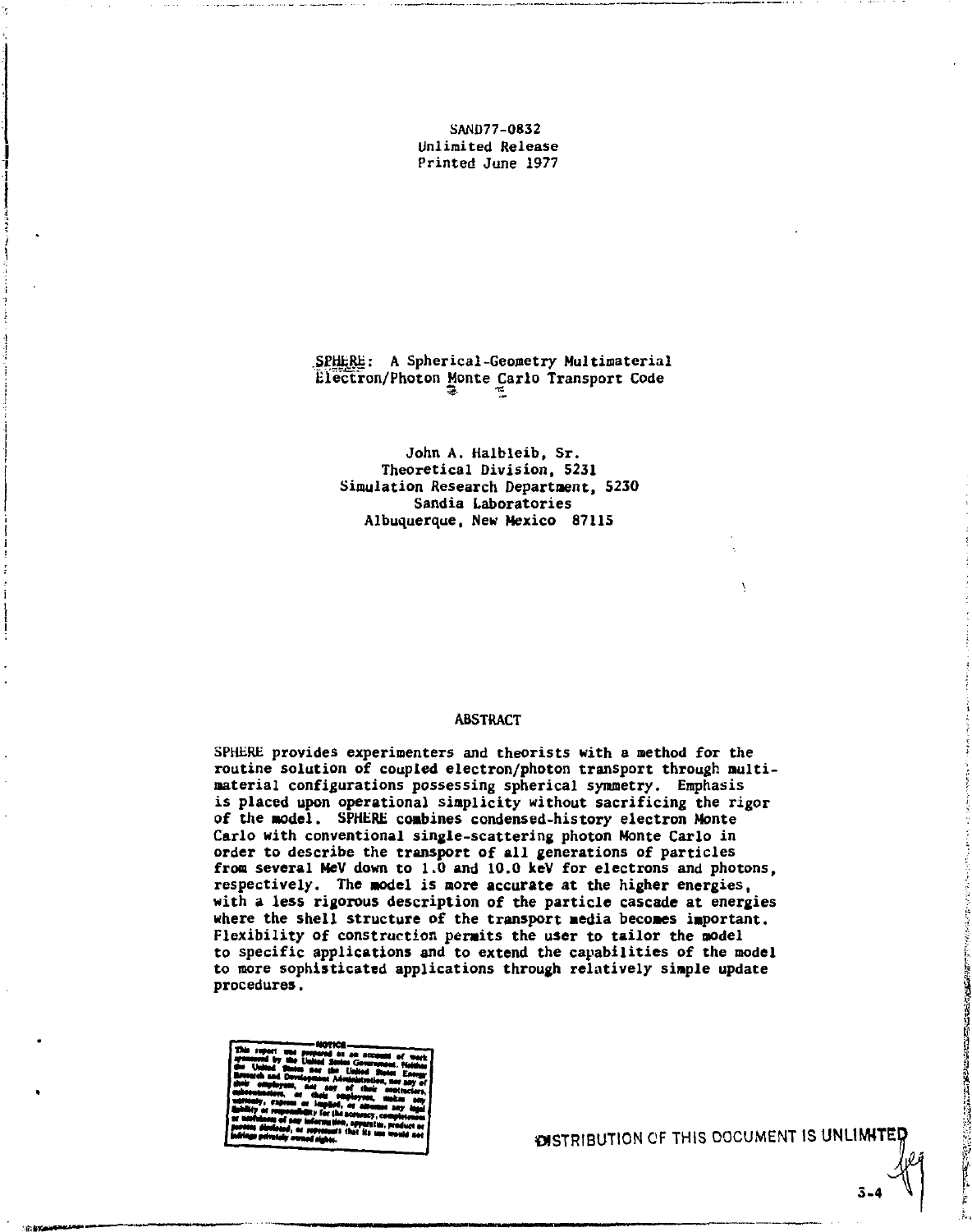# **CONTENTS**

表示

ì J

i

|    |                                                                                                                                                                                                                                                                                         | Page                                               |
|----|-----------------------------------------------------------------------------------------------------------------------------------------------------------------------------------------------------------------------------------------------------------------------------------------|----------------------------------------------------|
| ı. | Introduction                                                                                                                                                                                                                                                                            | 7                                                  |
| 2. | Operation                                                                                                                                                                                                                                                                               | 8                                                  |
|    | 2.1 Control Deck<br>2.2 Problem Geometry<br>2.3 Input<br>2.4 Sample Input for Monoenergetic Source<br>.5 Sample Input for a Source Spectrum<br>2.6 Suggestions for Efficient Operation<br>2.7 Output                                                                                    | 8<br>8<br>10<br>13<br>13<br>13<br>15               |
| 3. | Verification                                                                                                                                                                                                                                                                            | 16                                                 |
|    | 3.1<br>Comparison With SANDYL<br>Comparison With TIGER<br>3.2                                                                                                                                                                                                                           | 16<br>19                                           |
| 4. | Construction                                                                                                                                                                                                                                                                            | 22                                                 |
|    | 4.1<br><b>EZPXSEC</b><br>4.2 EZEXSEC<br>4.3 PGEN<br>4.4 DATPAC<br>4.5 SPHERES                                                                                                                                                                                                           | 22<br>22<br>23<br>23<br>23                         |
|    | Trajectories<br>Α.<br>B. Zoning<br>$\mathbf{c}$ .<br>Boundary Crossings<br>D. Shell Effects<br>E. Statistics<br>F.<br>Core Requirement                                                                                                                                                  | 23<br>23<br>24<br>24<br>24<br>25                   |
|    | 5. Updates                                                                                                                                                                                                                                                                              | 26                                                 |
|    | 5.1 Source Routines<br>5.2 Multiple Problems<br>5.3 Scaling of Bremsstrahlung Production<br>5.4<br>Scaling of K-Ionization Probability<br>5.5 TSAVE<br>5.6 Forced Photon Collisions<br>5.7 Substep Size<br>5.8 To Change the Number of Allowed Deposition Zones<br>5.9<br>Miscellaneous | 26<br>27<br>27<br>28<br>28<br>29<br>29<br>29<br>30 |
|    | References                                                                                                                                                                                                                                                                              |                                                    |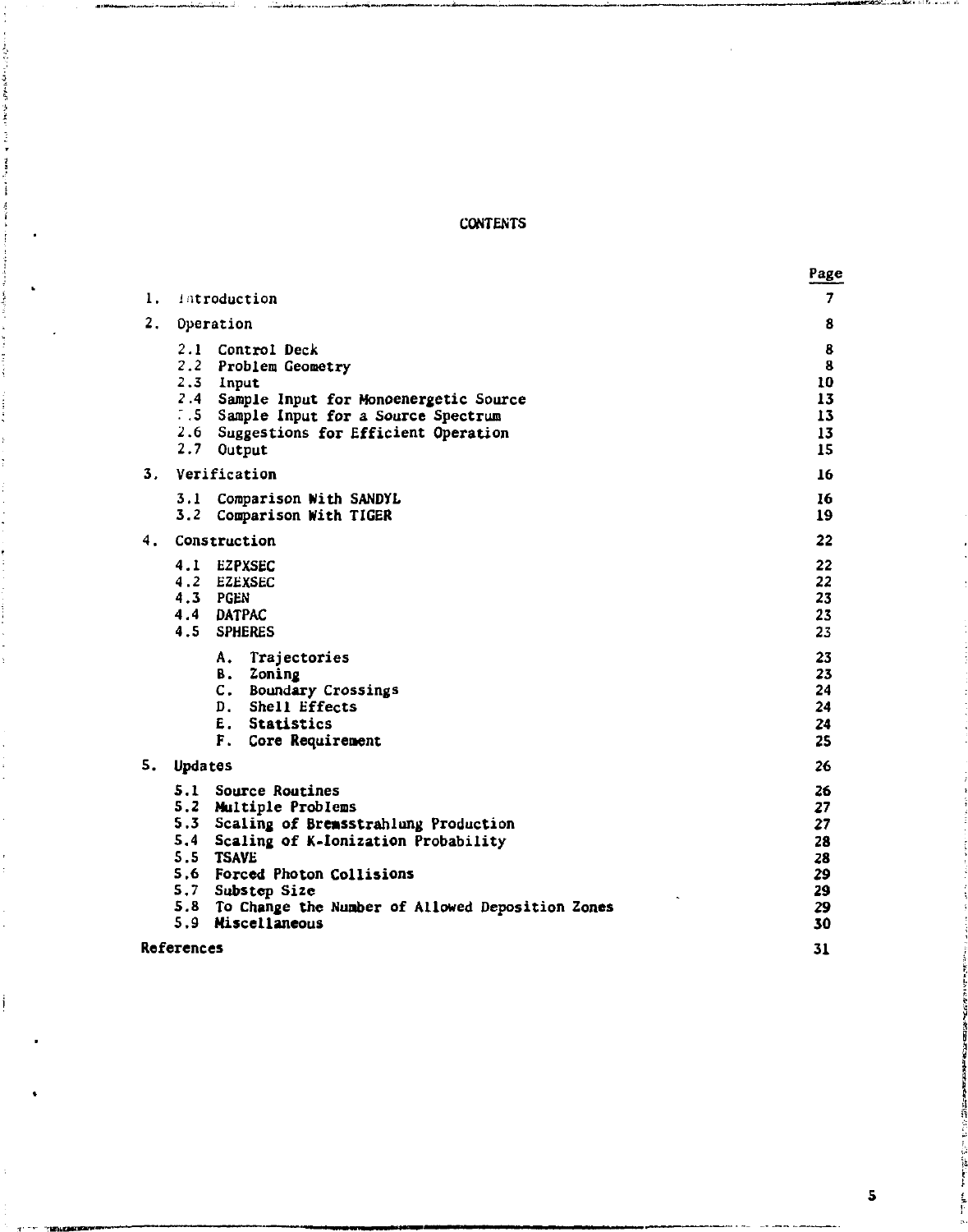# **ILLUSTRATIONS**

| Figure     |                                                                                                                 | Page |
|------------|-----------------------------------------------------------------------------------------------------------------|------|
| ı.         | Control deck for running SPHERE from permanent file.                                                            | 9    |
| 2.         | Sample input for running a problem with a monoenergetic source.                                                 | 14   |
| 3.         | Sample input for running a problem with a nonmonoenergetic source.                                              | 14   |
| 4.         | Source electron spectrum from which the cumulative probability<br>distribution listed in Figure 3 was obtained. | 15   |
| 5.         | Comparison of electron energy deposition profiles calculated with<br>the SPHERE and SANDYL codes.               | 17   |
| 6.         | Comparison of electron charge deposition profiles calculated with<br>the SPHERE and SANDYL codes.               | 18   |
| $\cdot$ 7. | Comparison of electron energy deposition profiles calculated with<br>the SPHERE and TIGER codes.                | 20.  |
| 8.         | Comparison of electron charge deposition profiles calculated with<br>the SPHERE and TIGER codes.                | 21   |

穿空道

**CONTRACTOR IN THE PARTY** 

医子宫

 $\mathbb{R}^d_+$  $\tilde{\mathcal{E}}$  $\frac{1}{2} \vec{\lambda}$ ç., h.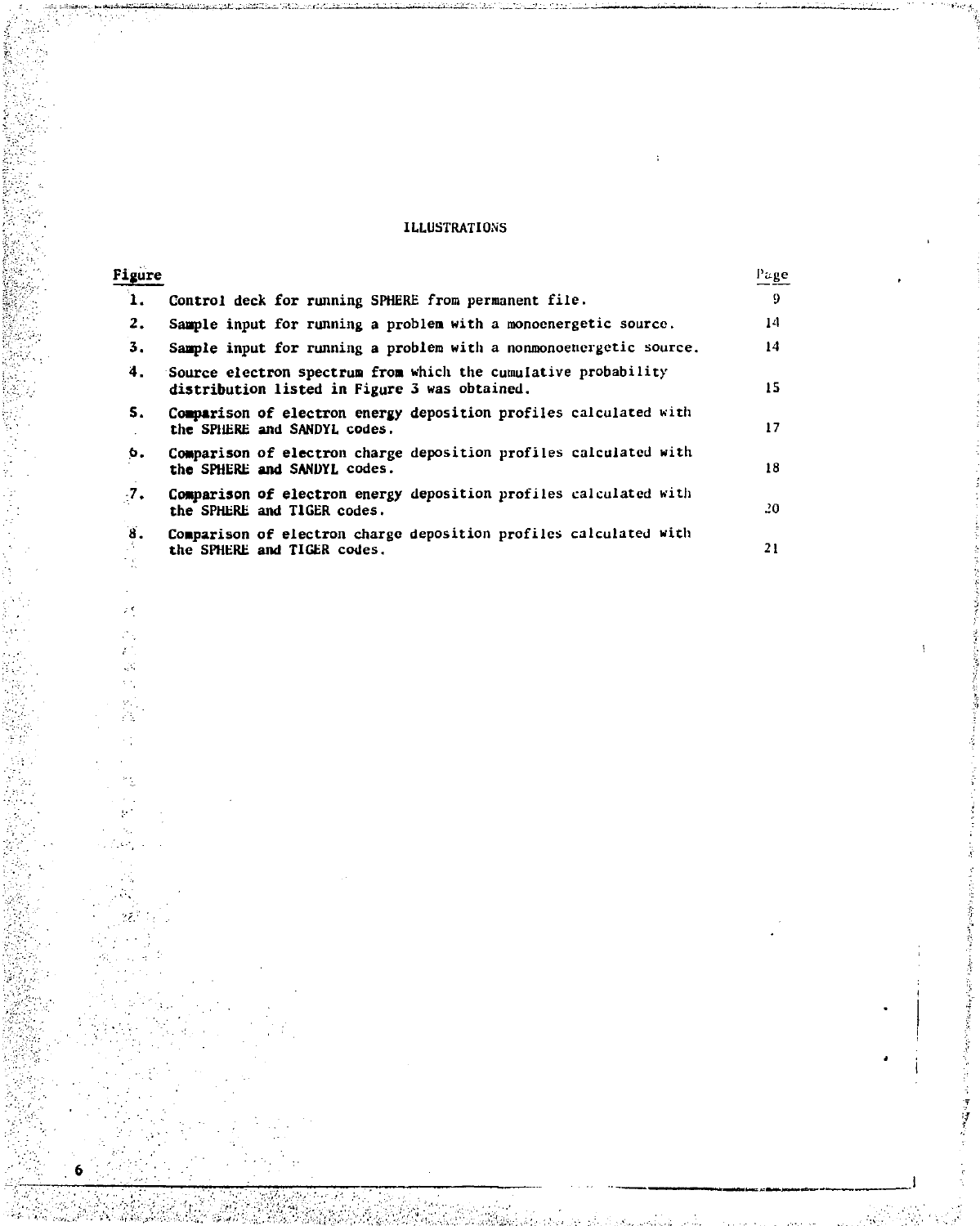### **SPlUiRK: A Spherical-Geometry Multimaterial Electron/Photon Monte Carlo Transport Code**

### **1. Introduction**

The early work of M. J. Berger<sup>1</sup> firmly established the method of condensed**history Monte Carlo for the description of electron transport through extended media. Under the sponsorship of the U.S. space program, this work produced the ETRAN Monte**  Carlo code system<sup>2</sup> for coupled electron/photon transport in homogeneous media. There **are now models, based more or less on this approach, that describe the production and transport of the electron/photon cascade in three-dimensional multimaterial geometries**  over the energy range from a few tens of MeV down to approximately one keV.<sup>3,4</sup> The **very generality of these codes militates against their routine employment in the solution of many practical transport problems. This is due primarily to the substantial amount of card input required.** 

**Although most practical transport problems are of a multimaterial nature, full three dimensionality is not so general a requirement. This report documents program SPHERE, the third of a series of transport models, each of which is designed for a**  specific geometrical class of problems. The first of these, the TIGER code.<sup>5</sup> is a onedimensional multislab model. The second, the CYLTRAN code.<sup>6</sup> is appropriate to two**dimensional multinaterial geometries having cylindrical symmetry. The model described here is applicable to one-dimensional configurations consisting of multiple concentric spherical shells. An important feature of programs SPHERE, TIGER, and CYLTRAN is the similarity of their input/output. Consequently, once the user has run any one of then, he will be able to run the other two with very little additional effort.** 

**Programs TIGER and CYLTRAN have seen extensive and varied application within Sandia Laboratories. They are also receiving wide external distribution, which shou. increase substantially with the completion of code conversions currently under way at ORNL that will permit their use on IBM computers. The development of program SPHERE was motivated by requirements of the pulsed electron beam fusion program for the design and analysis of experiments involving spherical target pellets. However, it may also find important application in space shielding work, in the radiation transport from dispersed radioactive sources, and in the study of local effects of particle loading and other inhomogeneities on radiation transport.** 

ż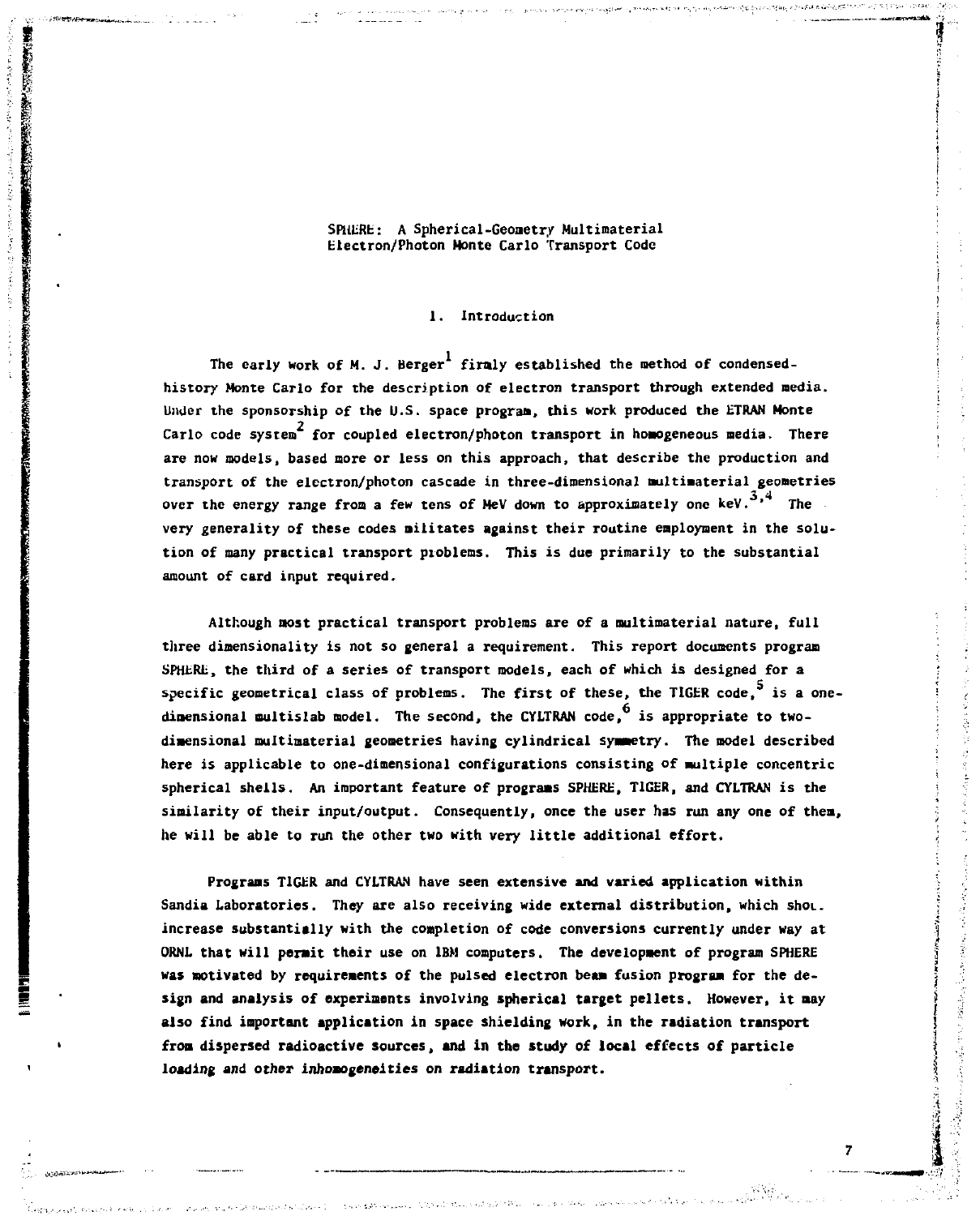**As in References S and** *b,* **the organization of this report is oriented toward the needs of the user. Section 2 contains all the necessary information for running the code. Froa a user point of view, the material following Section 2 is not essential;**  however, familiarity with it is strongly recommended for a better appreciation of code **capabilities. Section 3 is concerned with theoretical verification (data appropriate for experimental verification does not exist) through comparison of the predictions of the SPHiiKli code with the corresponding results of SA\DYL and T1GLR calculations. A brief description of the construction of the SPIILRt code is given in Section 4. Section 5 contains a review of sone of the expanded capabilities that are available through standard update procedures.** 

**Comments and suggestions and/or consultation on any difficulties that may arise in the application of this code arc welcomed by the author.** 

### *2.* Operation

### **2.1 Control Deck**

**Experience with TIGER and CYLTKAN has shown that users frequently take advantage of update capabilities such as those described in Section 5. Therefore, the FORTRAN program in update format has been placed on magnetic tape. Figure 1 shows the control**  deck for running program SPilERE from this file (tape #10855) on the CDC-7600 system. **The Small Core Memory [SCMJ requirement is N10U0 (octal), and the Large Core Memory (LCM) requirement is 2450UU (octal). The SCM and LCM requirements are determined by subprograms DATPAC and Si'HLKLS, respectively (see Section -4). Although the program itself is compatible with the CDC-ouUO system, the magnetic tape must be rewritten**  for compatibility with that system.

### **2.2 Problem Geometry**

**The problem geometry of program SPlUiRl: consists of a scries of concentric spherical shells, which nay be cither voids or homogeneous material media. The sphere defined by the outer radius of the outermost shell is referred to as the problem sphere. The entire volume within the problem sphere, including the innermost spherical region, must be specified in terms cither of material or of void shells. All particles (electrons or photons) that exit the problem sphere are tallied as escape particles. Particle, histories are initiated at the surface of the problem sphere (sec Section 5.1 for alternative source configurations).**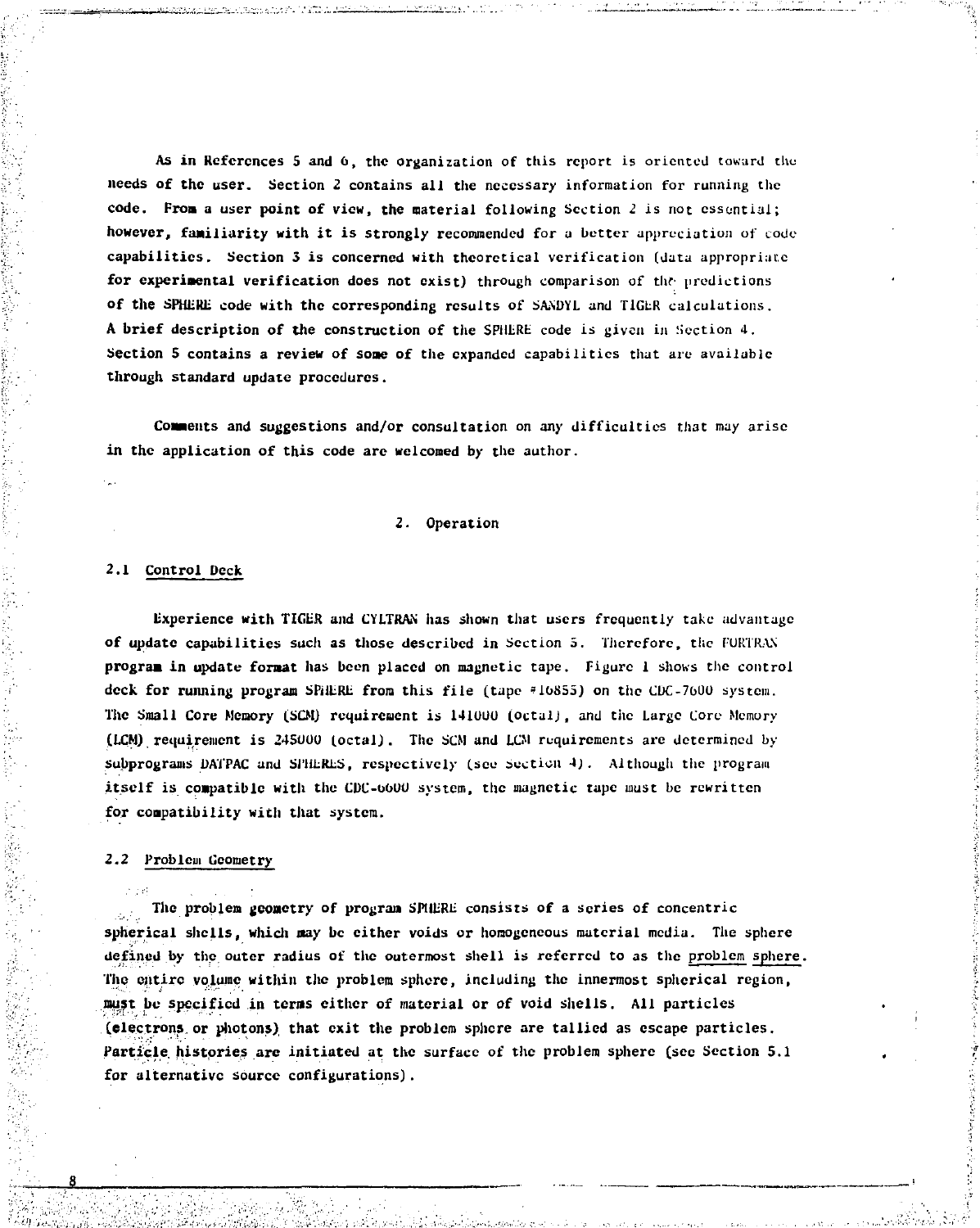

Figure 1. Control deck for running SPHERE from permanent file.

tina se po

conservation of the conservations of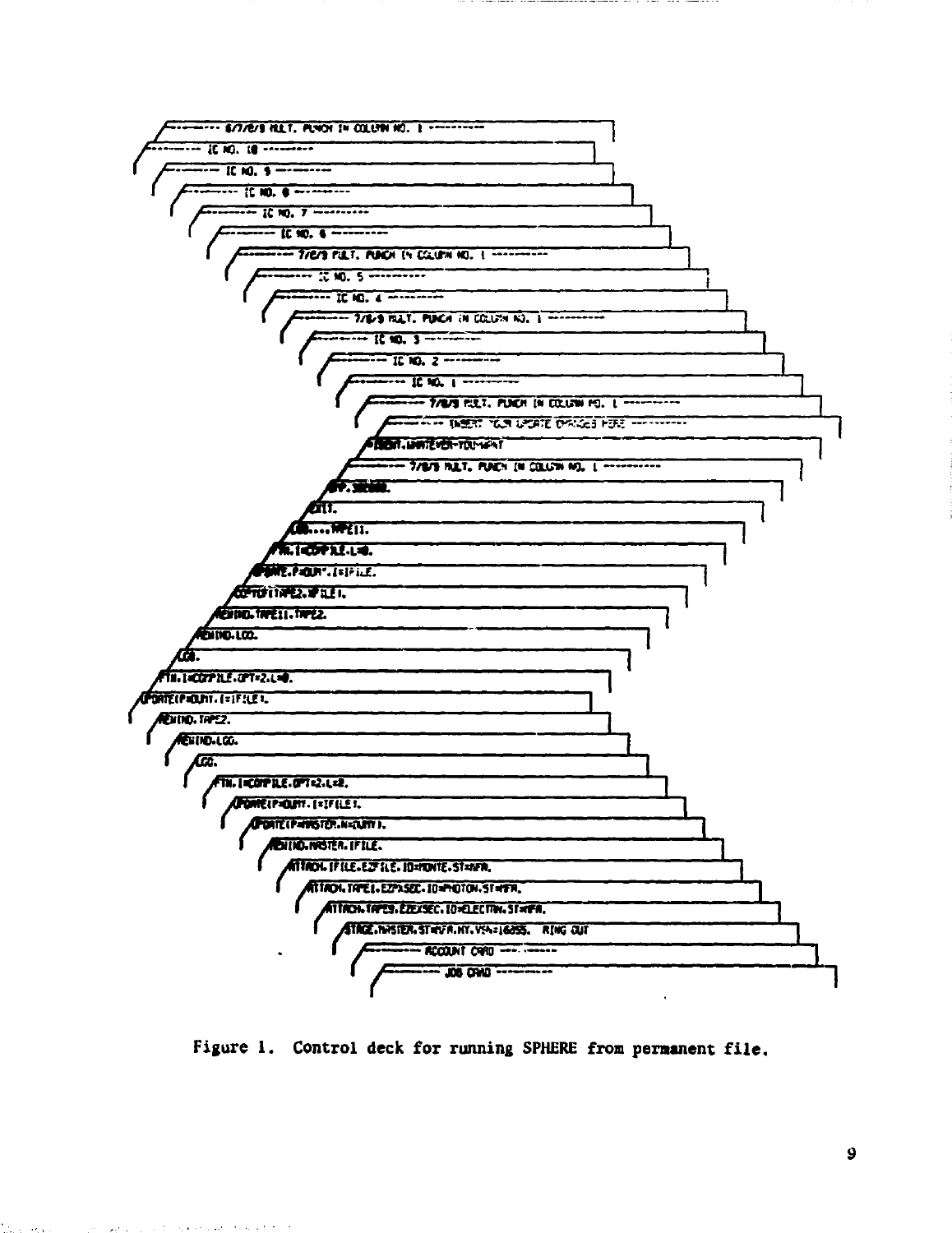# **2.3 Input**

10

The similarity of the SPHERE code to the TIGER code derives from the fact that it is strictly one-dimensional in the sense tha<sub>l</sub> material geometry, trajectories, and **source description arc all one-dimensional. Consequently, many of the axial variables**  of TIGER become radial variables in SPIERE. Table 1 lists the card input variables **required for each card and the formats under which they arc read. This input is vir**tually identical with that of the TIGER code, the only difference being that MAY, **the number of planar zones in the TIGER input, is replaced by XSIIL, the number of**  concentric shells in the SPHERE input.

## **BLE 1**

# **Input Variables and Formats**

| IC NO.                  | Variables                                    | Format                 |
|-------------------------|----------------------------------------------|------------------------|
| $\mathbf{1}$            | NMAT, NSET                                   | (1.10)                 |
| 2 <sup>th</sup>         | NE                                           | (15)                   |
| 3 <sup>a</sup>          | $(1Z(J), W(J), J=1, NE)$                     | $(5(15,110,0))^6$      |
| $\overline{\mathbf{4}}$ | <b>COMMENT</b>                               | (1834)                 |
| 5ª                      | ISTATE, EMAX, RHO, ETA                       | (15, 3F12, 5)          |
| 6                       | INC. JMAX. JPMAX. KMAX.<br>KPMAX, IMAX, NSHL | (12I0)                 |
| 7                       | $(MAT(1), I=1, NSHL)$                        | $(1216)^{6}$           |
| 8                       | $(NZONE(I), I=1, NSHL)$                      | $(1216)^{b}$           |
| ŋ                       | $(TH1K(1), 1=1, NS: L)$                      | (of 12.5) <sup>b</sup> |
| 10                      | TIN, TCUT, TPCUT, CTHIN                      | (6112.5)               |
| 11 <sup>c</sup>         | <b>JSPEC</b>                                 | (10, 60H)              |
| $12^{\circ}$            | $(SPECIN(J)$ , J=1, JSPEC)                   | $(6F12.5)^{b}$         |
| 13 <sup>c</sup>         | $(ESP(J), J=1, JSPEC)$                       | $(6F12.5)^{b}$         |

**"The pair of ICs,** *«2* **and »3, and 1C #5 are to be repeated "NMAT times. The order of the repeated pair,** *«2* **and \*3, must . .correspond to tliat of the repeated IC "3.** 

**Use additional cards if necessary.** 

**'Required only for nonmonoenorgetic source (see Section** *2.A) ,*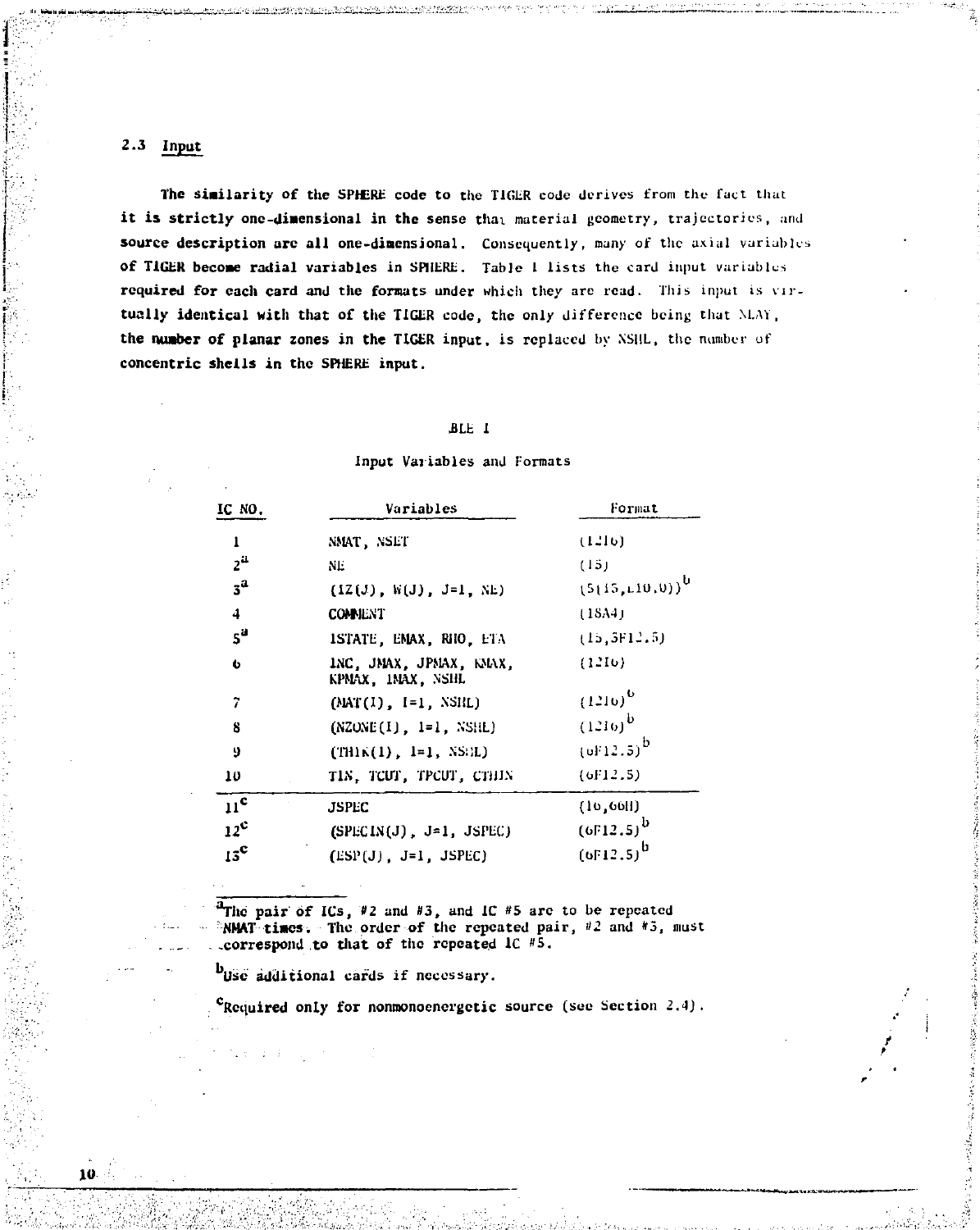Control of the Control of Control of Control of Control of Control

The variables listed in Table I are defined as follows:

- $N_M$ .  $N_M$  Number of unique materials, excluding voids, required in the problem:  $(55)$ .
- $\Delta$ SEI: Arbitrary set number assigned by the user to be used for identification of the run.

(The two cards containing the next three variables must be repeated NMAT times. The order in which the pairs of the cards are read defines the material numbers required on IC «7j.

- $\lambda E$ : Number of elements in the homogeneous target material:  $(5\ 10)$ .
- 12: Array of atomic numbers of constituent elements read in ascending order.

 $h$ : Weight fraction array corresponding to the IZ-array.

L'OMMtN'i: A 72-character comment describing the run.

(The card containing the next four variables must he repeated NMAT times in the same order as the pairs 1C »2 and iC #3.)

 $1$ STATE:  $1$  for a solid or liquid; 2 for a gaseous target material.

EMAX: Incident energy (MeV) for monoenergetic source (electrons or photons) or maximum energy in the case of a source spectrum.

RHO:  $\text{NTP}$  (0°C, 1 atm) density of the target material (g/cm<sup>3</sup>).

- $ETA$ : Ratio of actual density to the NTP density of the target material. If left blank (zero), tTA is automatically set to 1.0.
- INC: I for incident electrons; *I* for incident photons.

JMAX: Number of equal energy bins for classifying escaping electrons  $(50)$ .

- JPMAX: Number of equal energy bins for classifying escaping photons  $(s 50)$ .
- KMAX: Number of equal angular bins for classifying the escaping electrons according to their obliquity with respect to the normal to the sphere at the point of escape (< 18).
- KPMAX: Number of equal angular bins for classifying the escaping photons according to their obliquity with respect to the noraal to the sphere at the point of escape  $(518)$ .
- IMAX: Number of histories of primary particles (electros or photons) to be followed.

11

communication of the communication of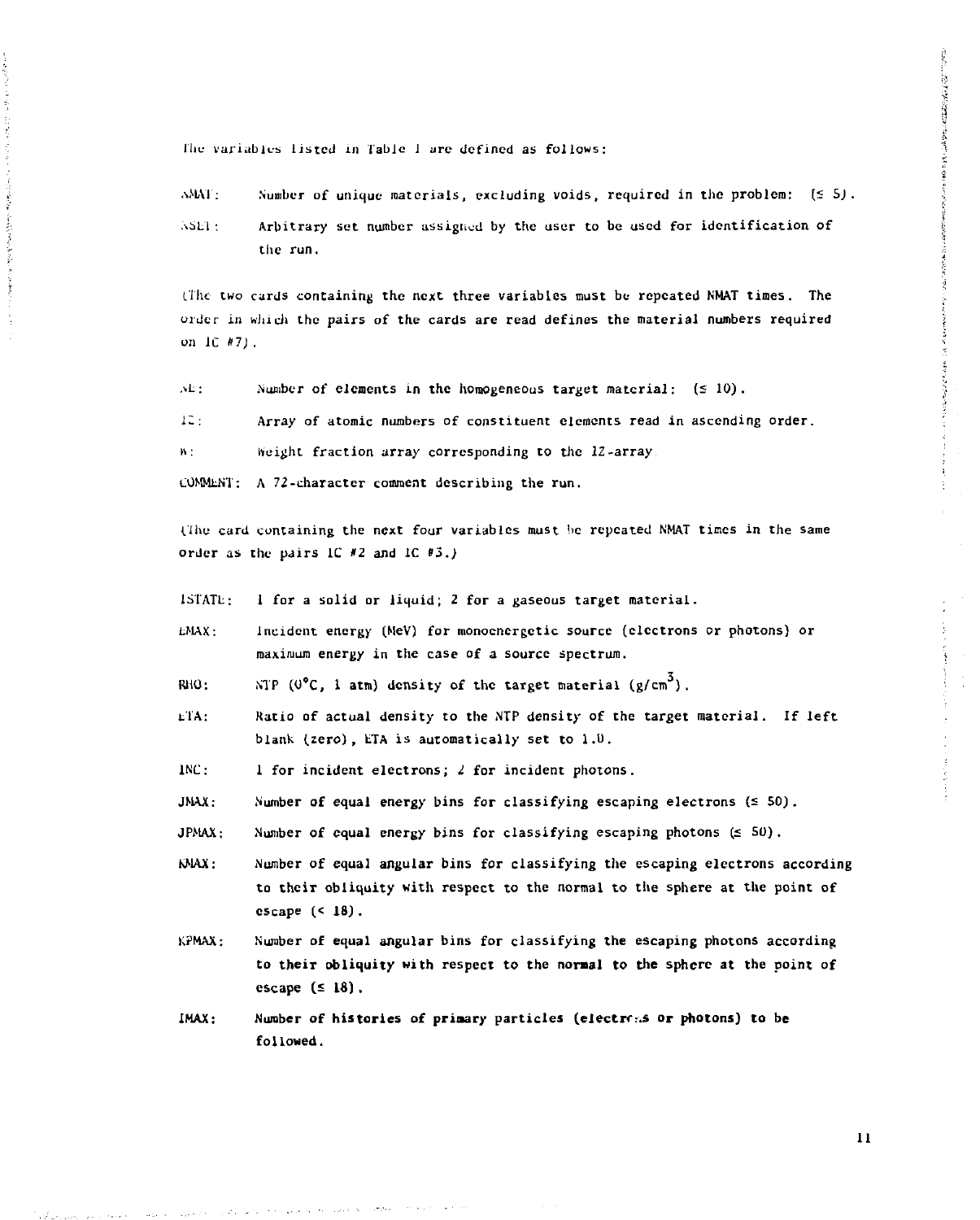- **•Will.: Number of distinct** homogeneous material shells or voids in the prohlom, including the innermost spherical region  $(5.50)$ .
- **MAT: Array of numbers identifying** the material in each shell of the target, **beginning with the** innermost shell (sphere) . Material number is determined **by the order** in which the 1C "2 and 1C «3 pair is road. Zero defines a void **shell.**
- *NZONb:* Array of numbers specifying the number of zones into which each shell is to be divided for purposes of scoring energy and charge deposition, beginning with **the innermost shell** (sphere). Total number of cones in the target must be **£50.**
- **TillK: Array of numbers specifying the** thickness of each shell, in centimeters, **beginning with the innermost shell (sphere).**
- **TIN: liquals tHAX for** monoencrgetic source, minus I.MAX for a nonmonouncrgctic **source.**
- **TCUT: Cut-off energy (McV) at which** electron histories are terminated. A final **adjustment pertaining** to the calculation of energy and charge deposition is made (2 EMAX/244 or 0.001 MeV, whichever is the larger).
- **TPCUT: Cut-off energy (McV)** at which photon histories are terminated. Upon **termination the residual** energy of the photon is assumed to be deposited on the **spot (> 0.01U** MeV)**.**
- **CHUN: Khen**  $\leq$  1.0, CHHN is the cosine of the angle of incidence with respect to. **the normal to the** sphere **at** the point of entry; for a Jr isotropic source, **1.5; and for a** *-?* cosine **law** source, J.5.
- **JSPEC:\*** One plus the number of energy bins in the spectrum (i.e., the number of **energy values) of the incident radiation**  $(5.51)$ **.**
- **SPliCIN:\* Cumulative probability** distribution for the spectrum of incident radiation in descending order. SPECIX (1) must equal 1.0 and SPECIN (JSPEC) must **equal 'J.U.**
- $LSP:$  **thergy list corresponding to SPECIX.** LSP(JSPEC)  $\geq$  TCUT(TPCUT in the case **of a photon source).**

**JSPhC, SPhCIN, and ESP are read in only when TIN is negative.**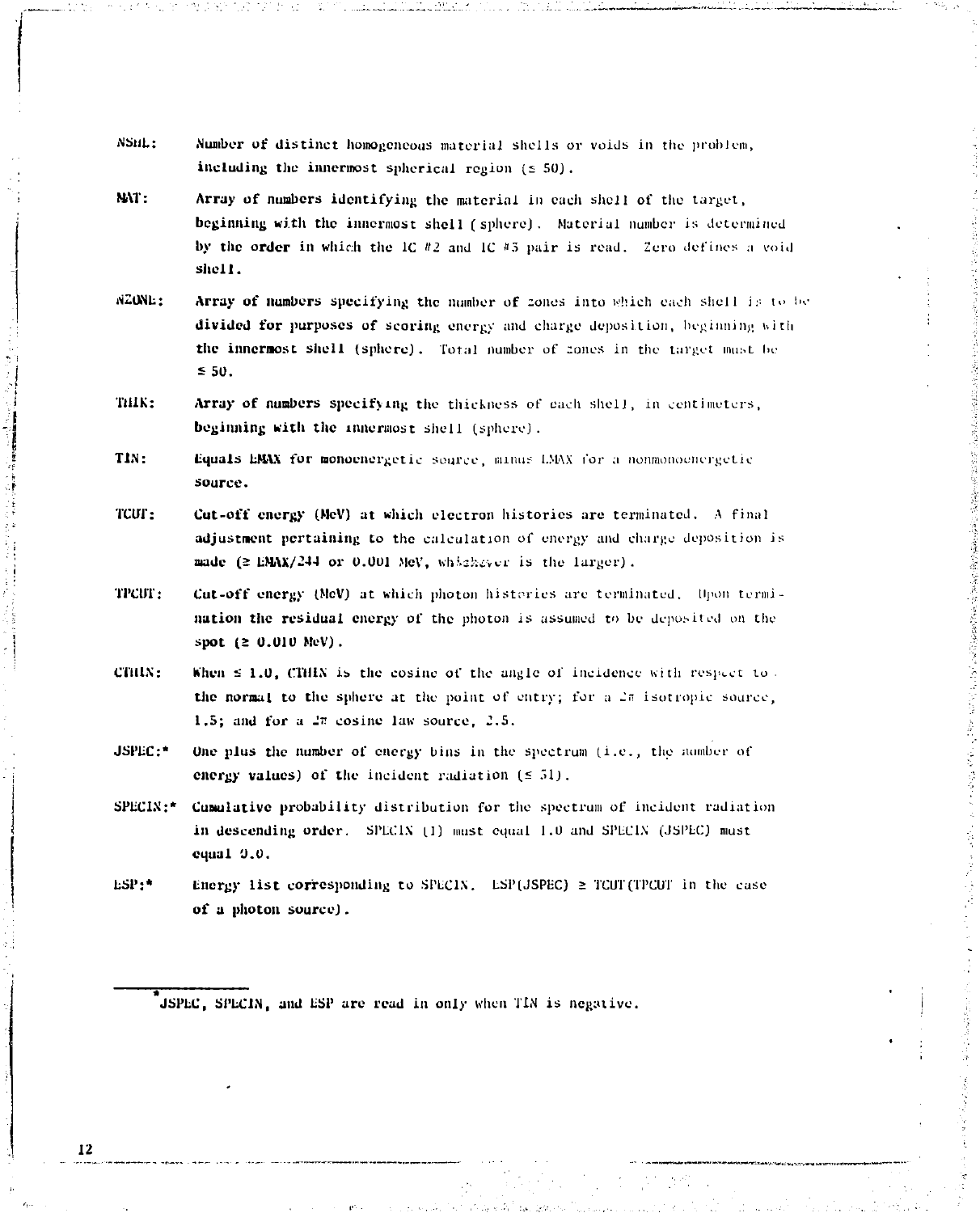### **2.4 Sample Input for Monoenergetic Source**

**Figure 2 shows the input data for a problem involving a aonoenergetic source. The energy of the radially incident electrons is 1.0 MeV. The geometrical configuration consists of three concentric material shells surrounding a central void that has a radius of 10.0 cm. This is the input data used to obtain the energy and charge deposition profiles in Figures 5 and 6, as described in Section 3.** 

# **2.5 Sample Input for a Source Spectrum**

**Figure 3 shows the input data for a nonnonoenergetic (1.0-NeV, maximum) source that is radially incident upon the same material configuration as was described in the previous subsection. The only changes relative to Figure 2 are** 

- **a. The problem title has been changed.**
- **b. TIN has been changed from 1.0 to -1.0.**
- **c. The additional cards describing the spectrum (IC HI , IC \*12, and IC 013} have been added immediately after** *IC* **#10.**

**The source energies will be sampled from the spectrum shown in Figure 4. Note that only that portion of the spectrum above TCUT is employed in determining the cumulative distribution. For example, SPECIN (3), which is the fractional number of source electrons below 0.6 MeV but above TCUT (0.1 MeV), is given by** 

SPECIN (3) = 
$$
\frac{5\frac{1}{3} + 15\frac{1}{3} + 25\frac{1}{3}}{5\frac{1}{3} + 15\frac{1}{3} + 25\frac{1}{3} + 35\frac{1}{3} + 30\frac{1}{3}} = 0.45
$$
.

# **2.6 Suggestions for Efficient Operation**

**Operational limitations on input variables are given in Section 2.3. Physical limitations are discussed by the authors in Reference 2. Here we wish only to point out that the choice of certain input parameters can markedly affect the efficiency of the calculation; that is, the user's ability to obtain statistically meaningful Output in a reasonable amount of time.** 

**a. Obviously, the number of histories, IMAX, should be kept as small as possible. The SPHERE code provides the user with estimates of the statistical accuracy of the output data.\* This information serves as a guide in the choice of MAX.** 

<sup>1</sup>  **See 2.7 for further details.**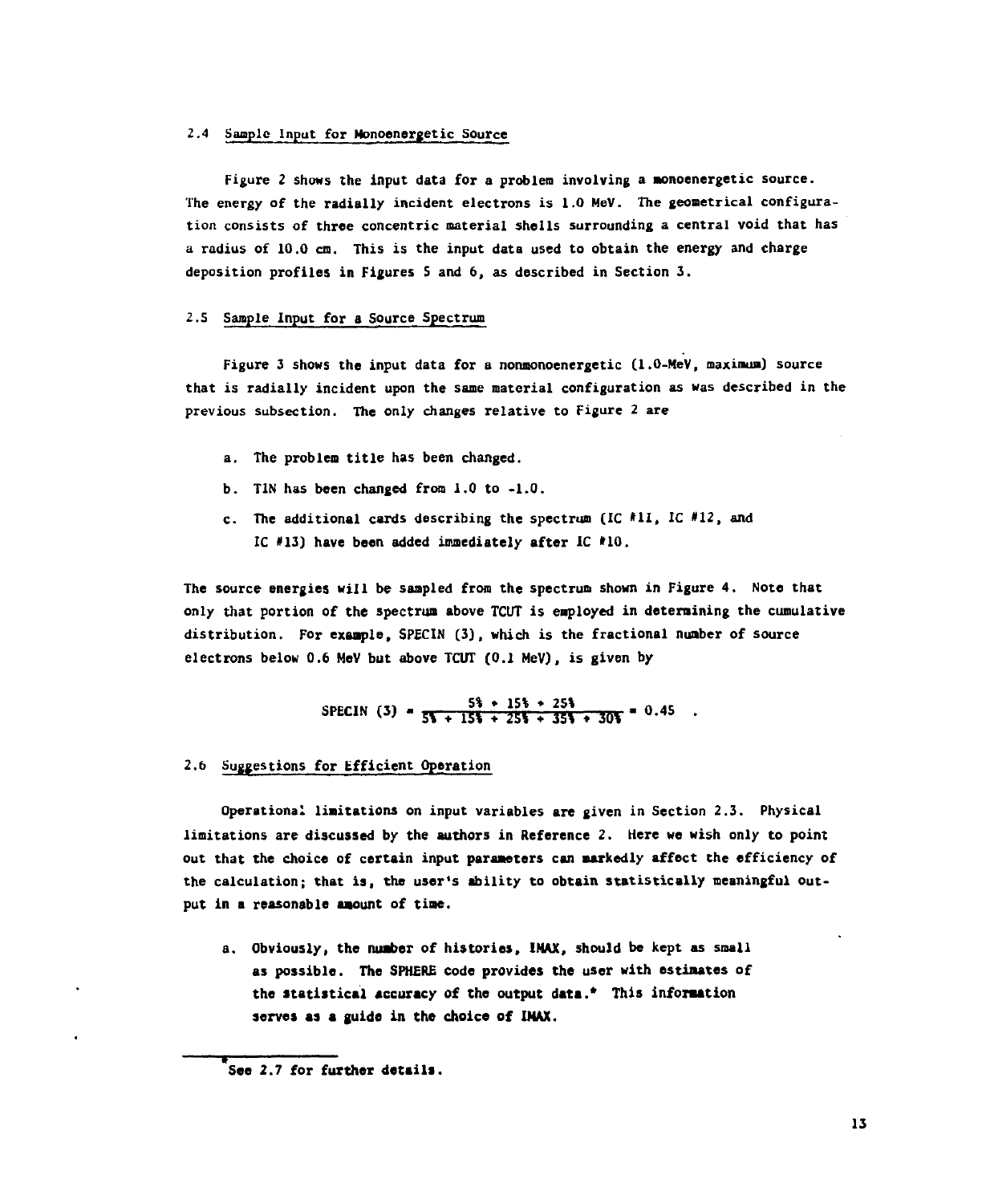

Figure 2. Sample input for running a problem with a monoenergetic source.



Figure 3. Sample input for running a problem with a nonmonoenergetic source.

14

<u> Alandari di Manazira del Manazira de Campione de Ca</u>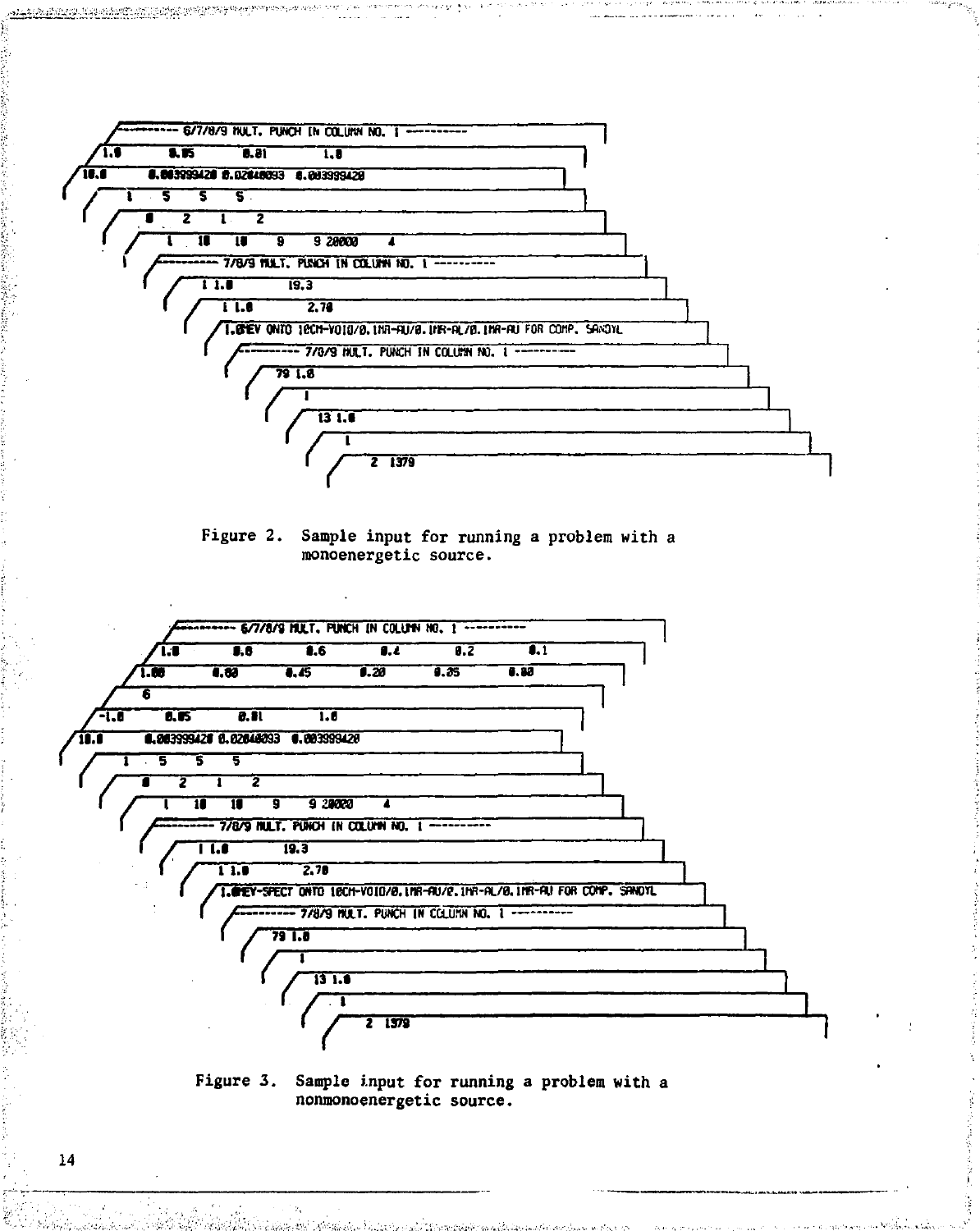

**Figure 4. Source electron spectrum from which the cumulative probability distribution listed in Figure 3 was obtained.** 

- **b. TCUT should be as large as possible. For example, if the source is monoenergetic, TCUT equal to 5 or 10 percent of TIN should be adequate. Because the logarithmic energy grid used in this technique becomes much finer at low energies, following histories down to low energies becomes very time consuming. On the other hand, running time is not very sensitive to the value of TPCUT.**
- **c. JMAX, JPNAX, KMAX, KPNAX and the number of deposition zones should be as small as possible. Demanding excessive energy, angle, or spatial resolution only makes it more difficult to obtain statistically meaningful output.**

## **2.7 Output**

**In addition to certain diagnostic information the basic output consists of** 

- **a. Energy and number escape coefficients for both electrons and photons.**
- **b. Charge and energy deposition profiles.**
- **c. Escape coefficients that are differential in energy for both photons and electrons.**

**IS**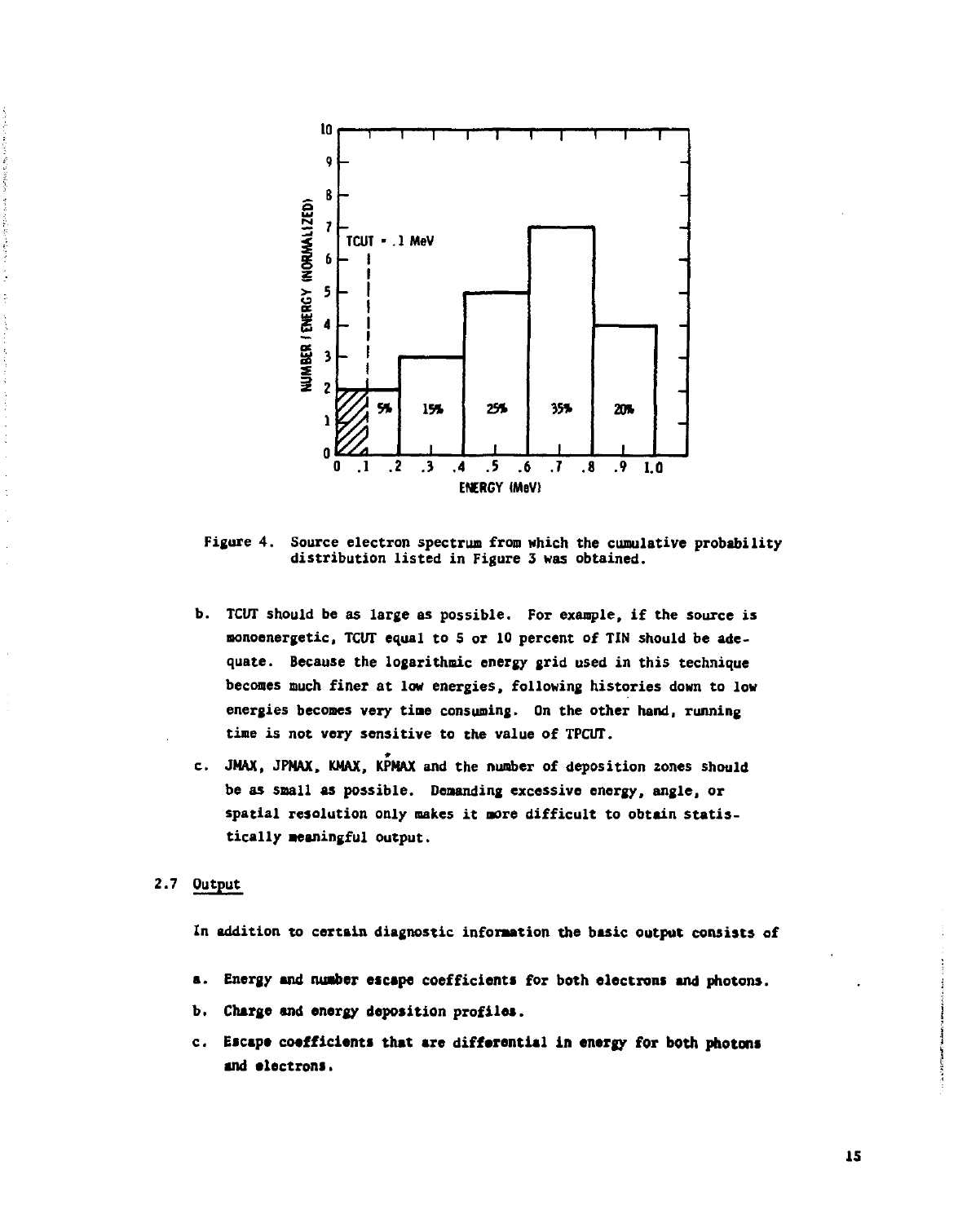- **d. Escape coefficients** that are differential in angle for both photons **and electrons.**
- **e. Coupled energy and angular** distributions of escaping photons and **electrons.**

**tvery output quantity is followed** by a one- or two-digit integer that is an **estimate of the 1-sigaa** statistical uncertainty of that quantity expressed in percent. **Details of the method used to obtain these statistical data are given in Section 4.5L.** 

### 3. Verification

**There are no experimental results which** can be compared with the predictions of **program S111ERE. Of the existing codes capable** of describing electron/photon transport **in concentric spherical shell configurations,** the physical data and numerical procedures **of the three-dimensional SANDYL code most** closely approximate those of the SPHERE code. **In this section we will compare the predictions of SANDYL** and SPHERE for a three-shell **configuration. Letting the radius of the central** void become very large and letting **this void also absorb** particles (through a temporary update), the results of the SPINERE code are also compared with those of the TIGER code.

**3.1 Comparison With SANDYL** 

**In the problem** chosen for the SANDYL comparison, 1.0-MeV electrons are radially **incident upon a** configuration consisting of **a** lU.U-cm-radius central void surrounded **by three** concentric material shells. The middle shell is Al with a thickness of 0.1 **times the CSDA range** of the source electrons. It is sandwiched between two Au shells, **both of which also have** thicknesses **of** 0.1 **times** the CSDA range. The card input data **for this problem is shown in Figure** 2. The energy deposition profiles predicted by **the SANUYE and SPHERE codes** are compared **in** Figure 5. Although the agreement is good, the differences at large depths are greater than the 1-sigma statistical uncertainties **(about 1 percent)**. **The** same general comments hold for the comparison of charge **deposition profiles in Figure o, except that the statistical uncertainties** are **of** the order of 5 percent. Table II is a comparison of the integral escape coefficients. **Again the disagreement in electron coefficients** is **slightly** greater than the 1-sigma **uncertainties. These uncertainties were obtained from the SPHERE calculation and** arc **assumed to hold also for the SANDYL results. Combining the results from Table II with the total-absorption from Figure 5 shows that energy conservation in both codes is excellent.**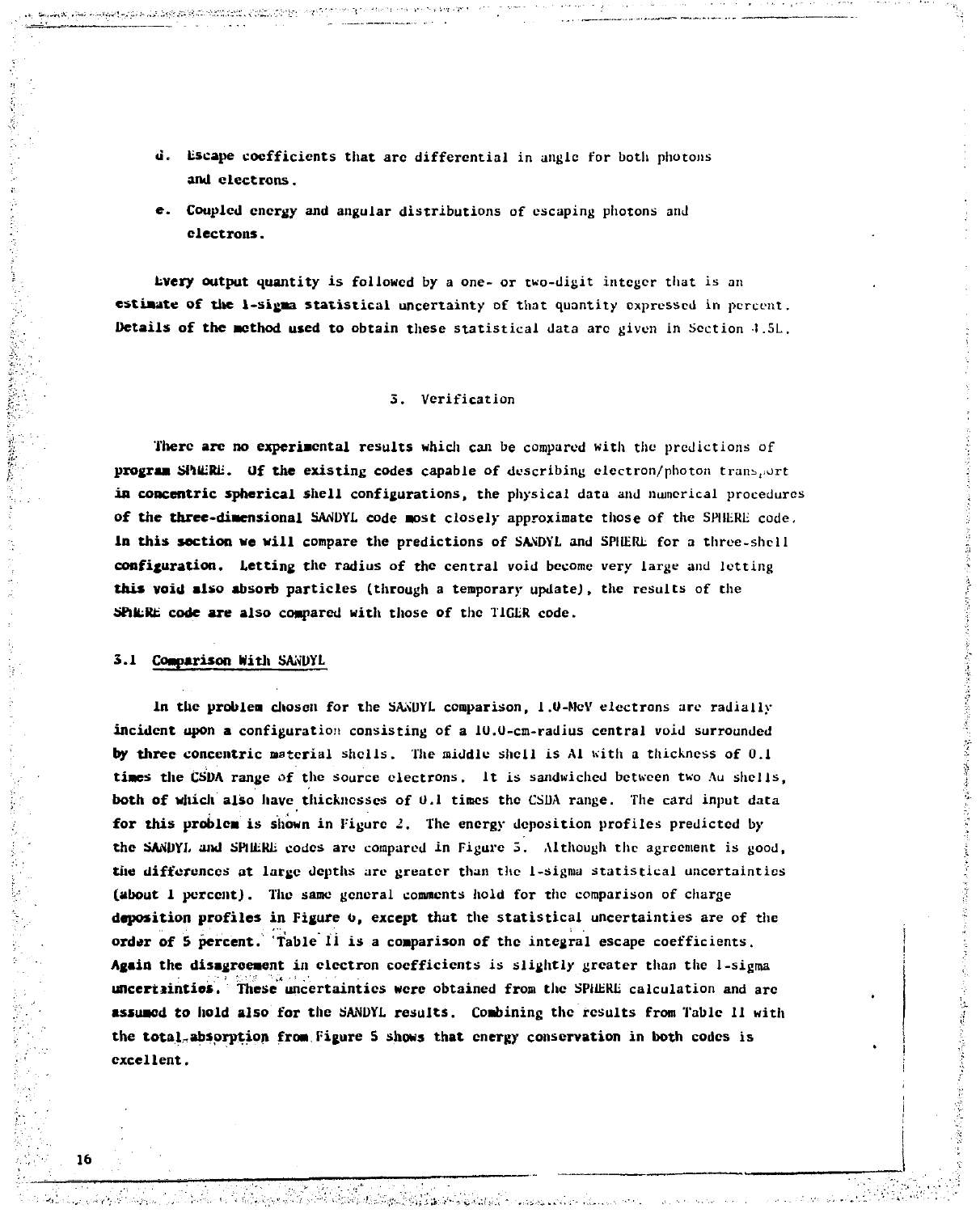

Figure 5. Comparison of electron energy deposition profiles<br>calculated with the SPHERE and SANDYL codes.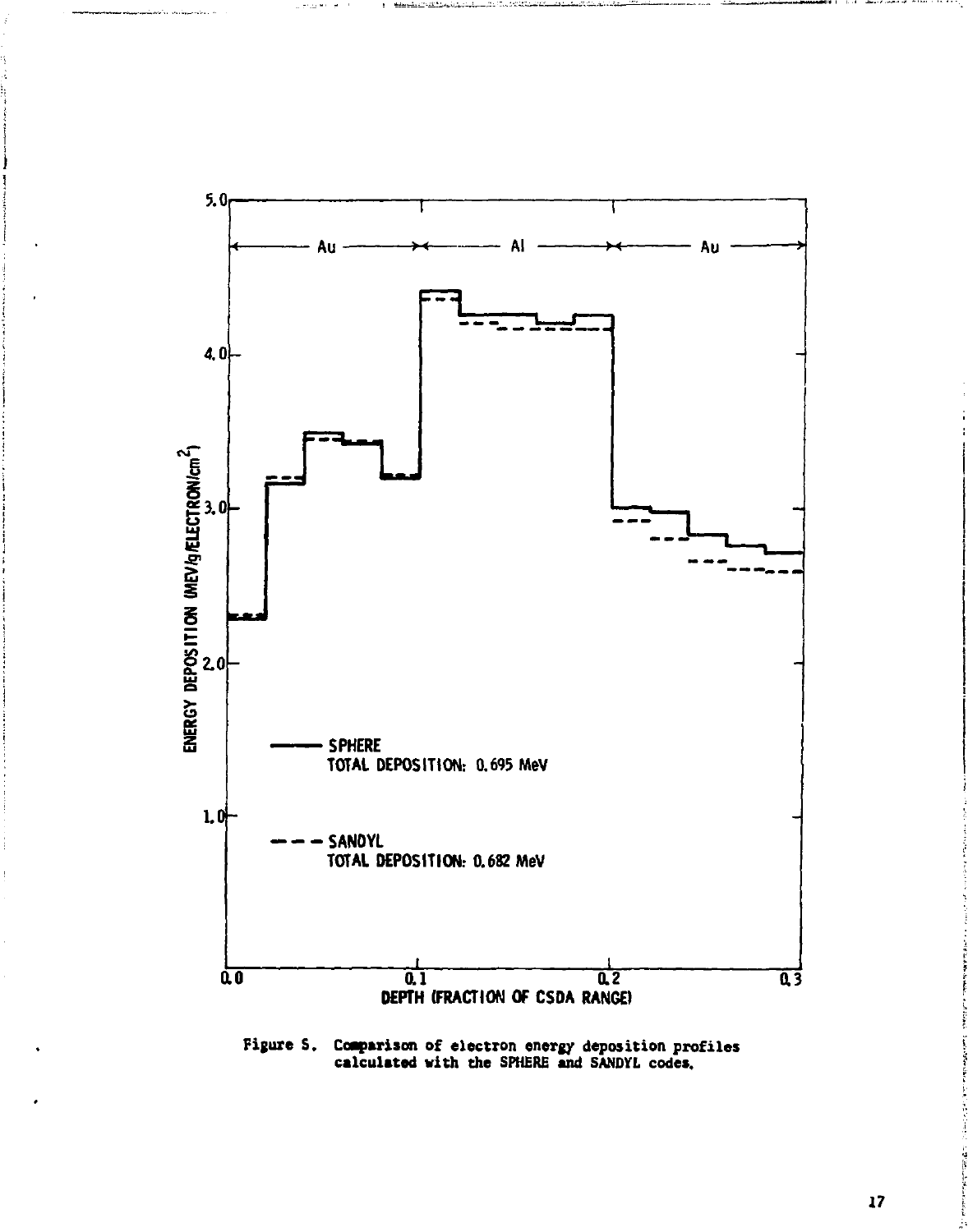

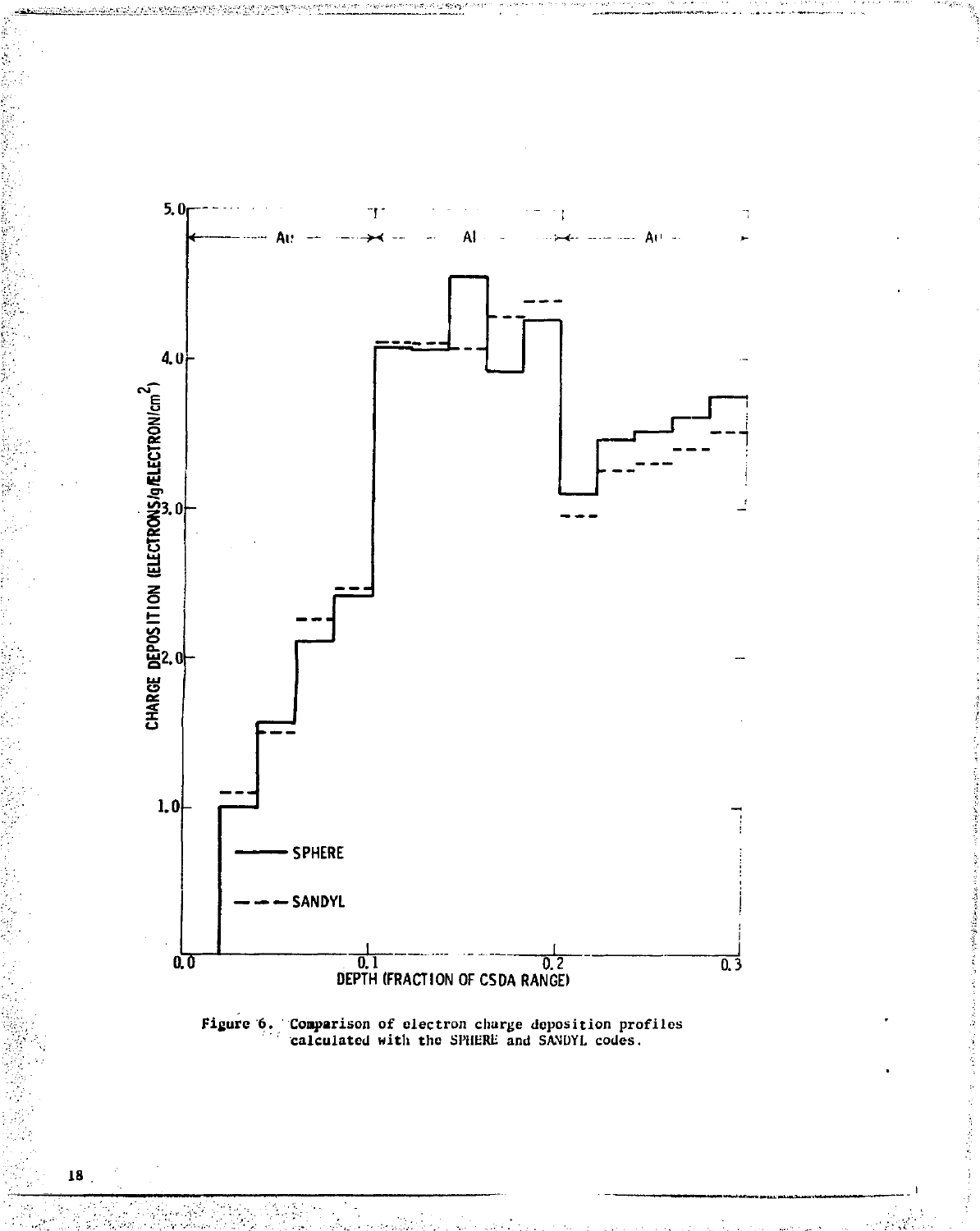## **TABLE II**

**Comparison of Integral Escape Coefficients Obtained Froa the SANDYL and SPHERE Codes. The statistical uncertainty is expressed as a percent of the given coefficient.** 

| Туро            | Coefficient<br>$\bf{^{(k)}}$ |               | Statistical<br>Uncertainty<br>(*) |
|-----------------|------------------------------|---------------|-----------------------------------|
|                 | <b>SANDYL</b>                | <b>SPHERE</b> |                                   |
| Electron Number | 41.0                         | 39.1          |                                   |
| Electron Energy | 29.7                         | 28.4          |                                   |
| Photon Number   | 12.0                         | 11.6          |                                   |
| Photon Energy   | 2.16                         | 2.10          |                                   |

### **3.2 Coaparison With TIGER**

**AMCRES** 

 $\label{eq:2.1} \begin{array}{c} \mathcal{L}_{\mathcal{A}} & \mathcal{L}_{\mathcal{A}} & \mathcal{L}_{\mathcal{A}} \\ \mathcal{L}_{\mathcal{A}} & \mathcal{L}_{\mathcal{A}} & \mathcal{L}_{\mathcal{A}} \\ \mathcal{L}_{\mathcal{A}} & \mathcal{L}_{\mathcal{A}} & \mathcal{L}_{\mathcal{A}} \\ \mathcal{L}_{\mathcal{A}} & \mathcal{L}_{\mathcal{A}} & \mathcal{L}_{\mathcal{A}} \\ \end{array} \end{array}$ 

The cross-section data and many of the numerical algorithms of the SPHERE code **are identical with those of the TIGER code. Thus, a coaparison between TIGER and SPHERE aight be considered a better test of the validity of the SPHERE code. The radius of curvature of the central void in the SPHERE calculation of the previous section (10 cm) is already sufficiently large that transmission through the three aaterial shells should be accurately described by a aultislab code such as TIGER.**  However, there was an additional requirement that the central void absorb particles **so as to prevent their crossing the void and reentering the material. This was accomplished through a temporary update.** 

**Comparisons of the energy and ch; rge deposition profiles are shown in Figures 7 and 8, respectively. The integral escape coefficients of the SPHERE code are compared with the integral reflection coefficients of TIGER in Table III. Agreement between the two codes is excellent.** 

**Since the TIGER and SPHERE codes were developed by the same authors, and the SANDYL and SPHERE codes were not, the saall disagreement between the SANDYL and SPHERE**  predictions is probably due to a combination of subtle differences, both in the physi**cal assumptions and in the numerical algorithms.** 

**CONSTRUCTION OF THE CONSTRUCTION OF THE CONSTRUCTION OF THE CONSTRUCTION OF THE CONSTRUCTION OF THE CONSTRUCTION OF THE CONSTRUCTION OF THE CONSTRUCTION OF THE CONSTRUCTION OF THE CONSTRUCTION OF THE CONSTRUCTION OF THE C**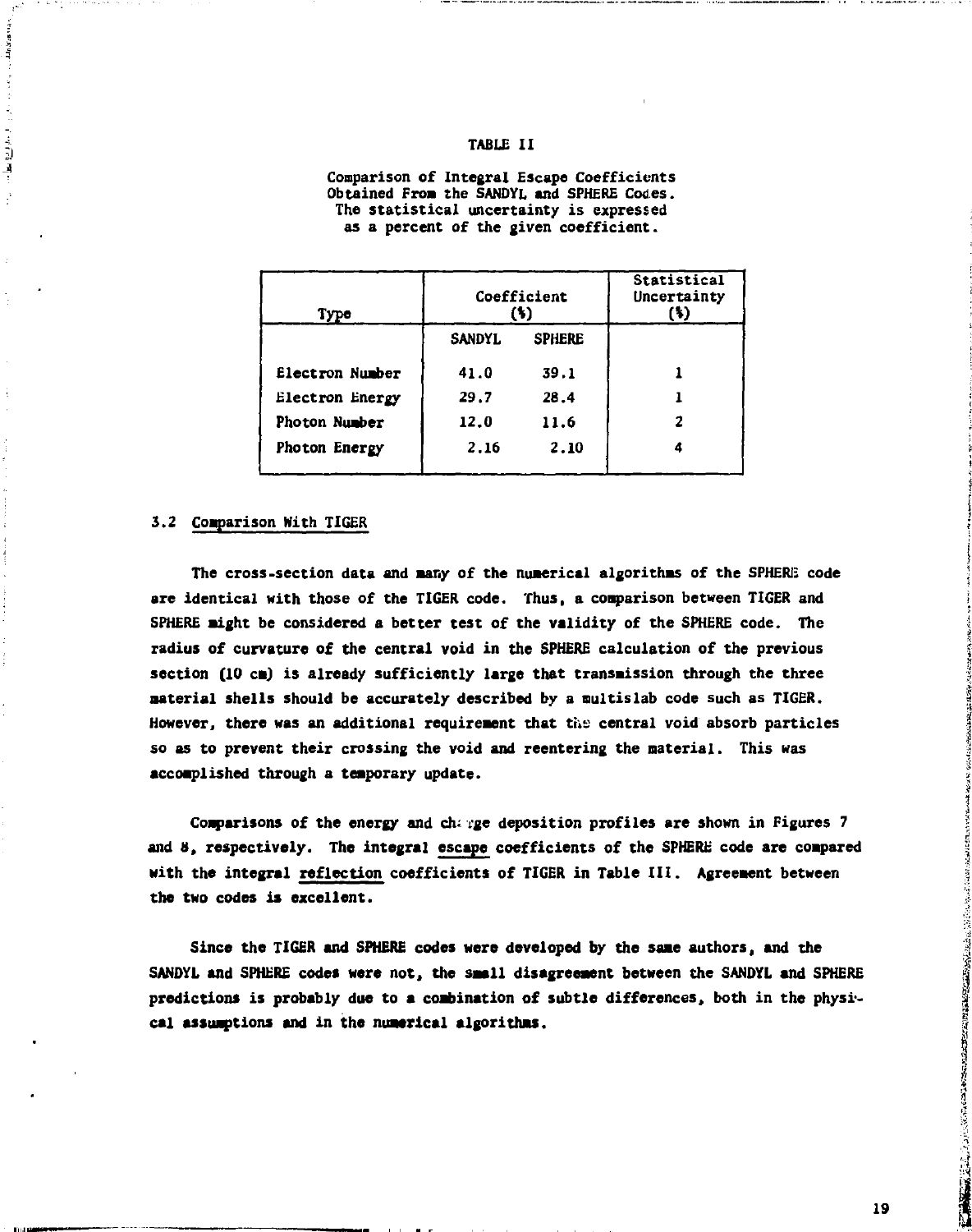

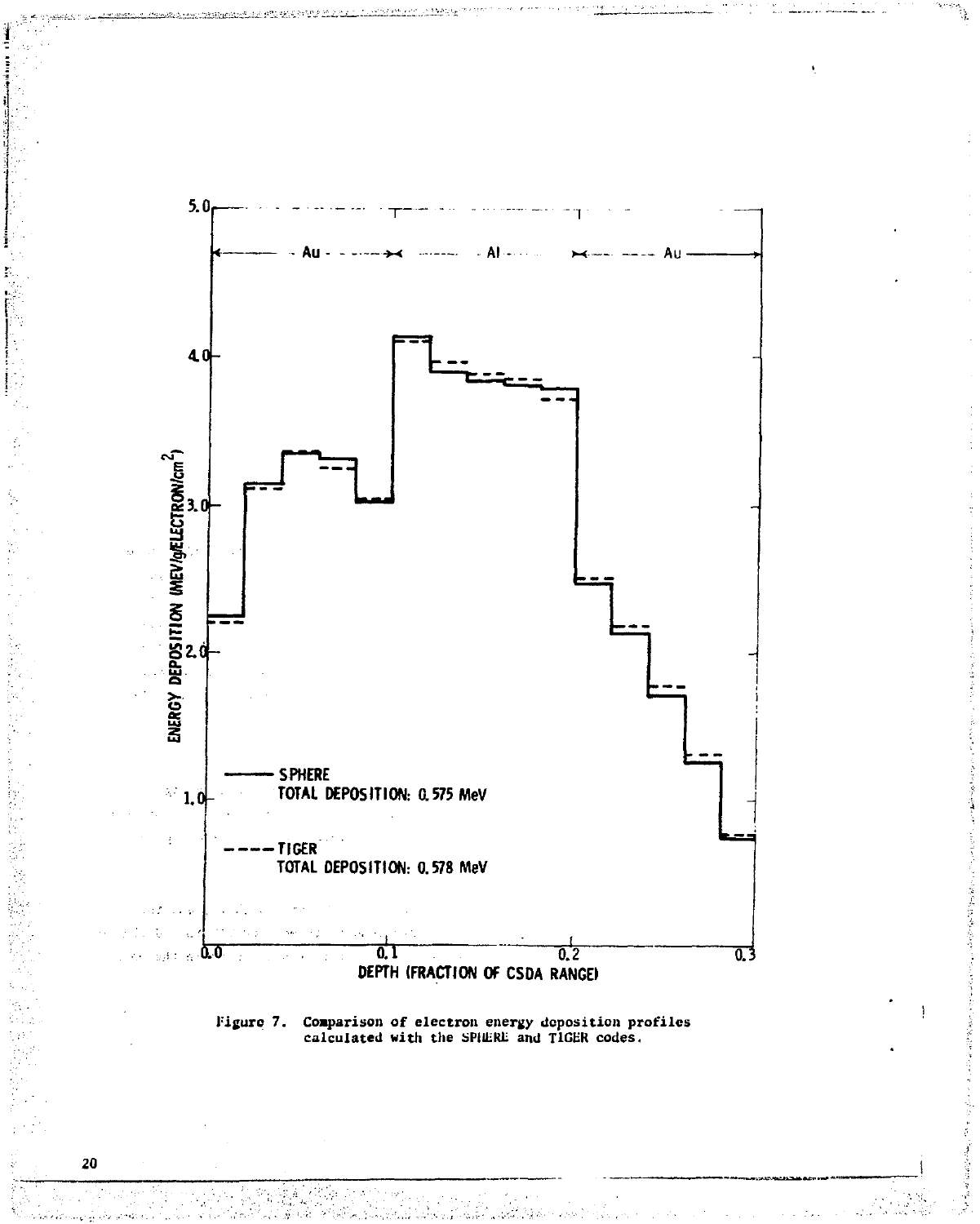

# Figure 8. Comparison of electron charge deposition profiles<br>calculated with the SPHERE and TIGER codes.

21

Property of the contract of the contract of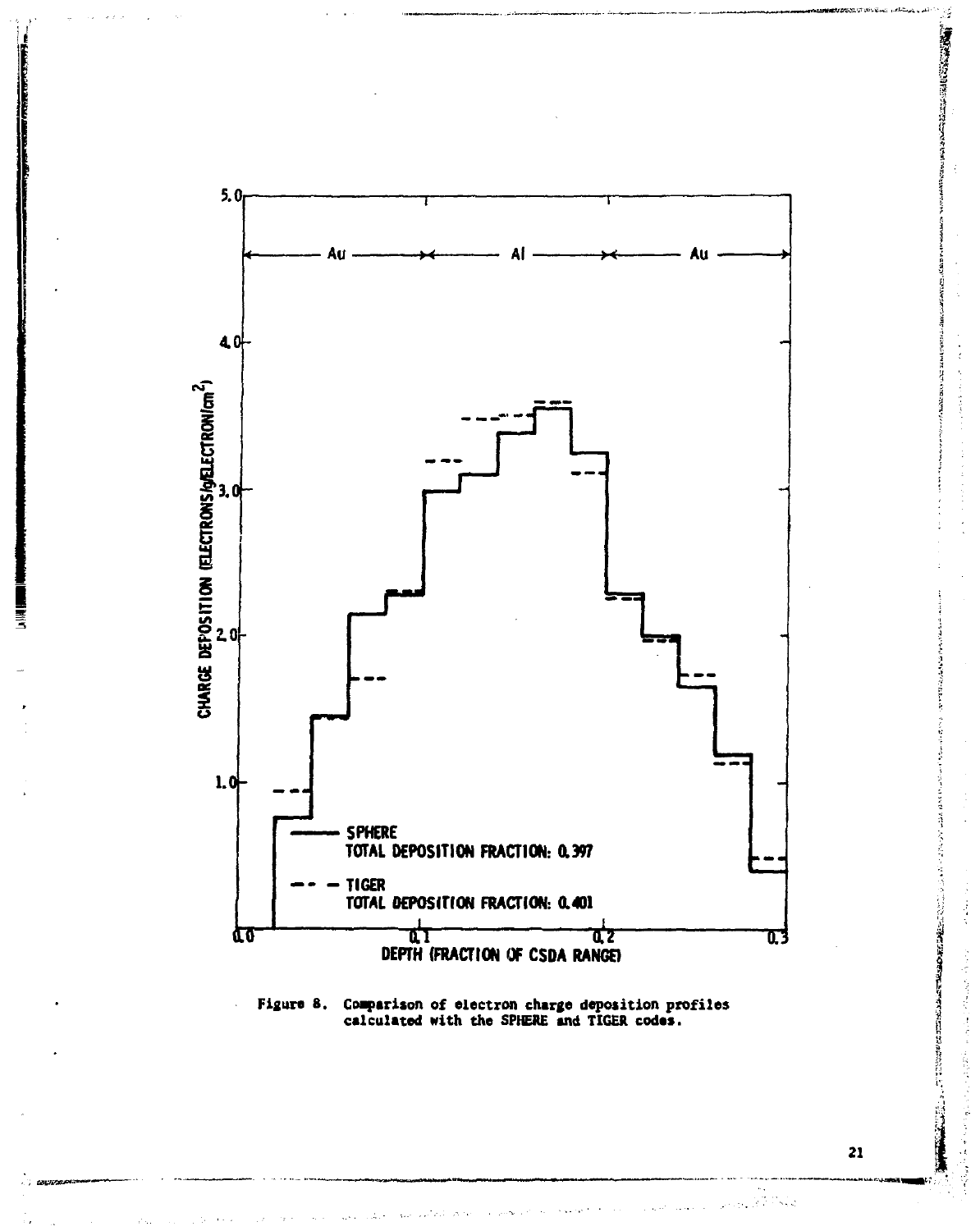## **TABU: H I**

### **Comparison of the Integral Reflection Coefficients Obtained From the TIGIiR Code Kith the Integral Escape Coefficients Obtained From the SPHERE Code. The statistical uncertainty is expressed as a percent of the given coefficient.**

| Type            | TIGER Reflection<br>Coefficient<br>(%) | SPHERE Escape<br>Coefficient<br>(៖) |
|-----------------|----------------------------------------|-------------------------------------|
| Electron Number | $38.3 \pm 1$                           | $39.4 \pm 1$                        |
| Electron Energy | $27.9 \pm 1$                           | $28.7 \pm 1$                        |
| Photon Number   | $5.53 \pm 3$                           | $5.41 \pm 2$                        |
| Photon Energy   | $0.848 \pm 4$                          | $0.808 \pm 3$                       |

### **4. Construction**

**The SPHERE code consists of two BCD permanent files, EZPXSEC and EZEXSLC, and a magnetic tape file in update format which contains three subprograms. The two BCD files and the first two subprograms, which are used for cross-section generation, are**  also components of the TIGER<sup>5</sup> and CYLTRAN<sup>0</sup> codes.

### **4.1 EZPXSEC**

**EZPXSEC, the photon-cross-section library, is essentially the cross-section data 7 8 of Biggs and Lighthill ' in modified format and is identical with the photon library used in the TIGER and CYU'RAN codes.** 

### **4.2 EZEXSEC**

**EZEXSEC, the electron-cross-section library, was constructed by Berger and Seltzer and is referred to in their ETRAN Monte Carlo code system0 as LIBRARY TAPE 2. It is distinguished from other library tapes of the ETRAN system in that the empirical corrections to the brcmsstrahlung cross sections are based upon the experimental data**  of Rester<sup>9</sup> and Aiginger.<sup>10</sup> This same cross-section library is employed in the TIGER **of Hester and Aiginger. This same cross-section library is employed in the TIGER and CYLTRAN codes.**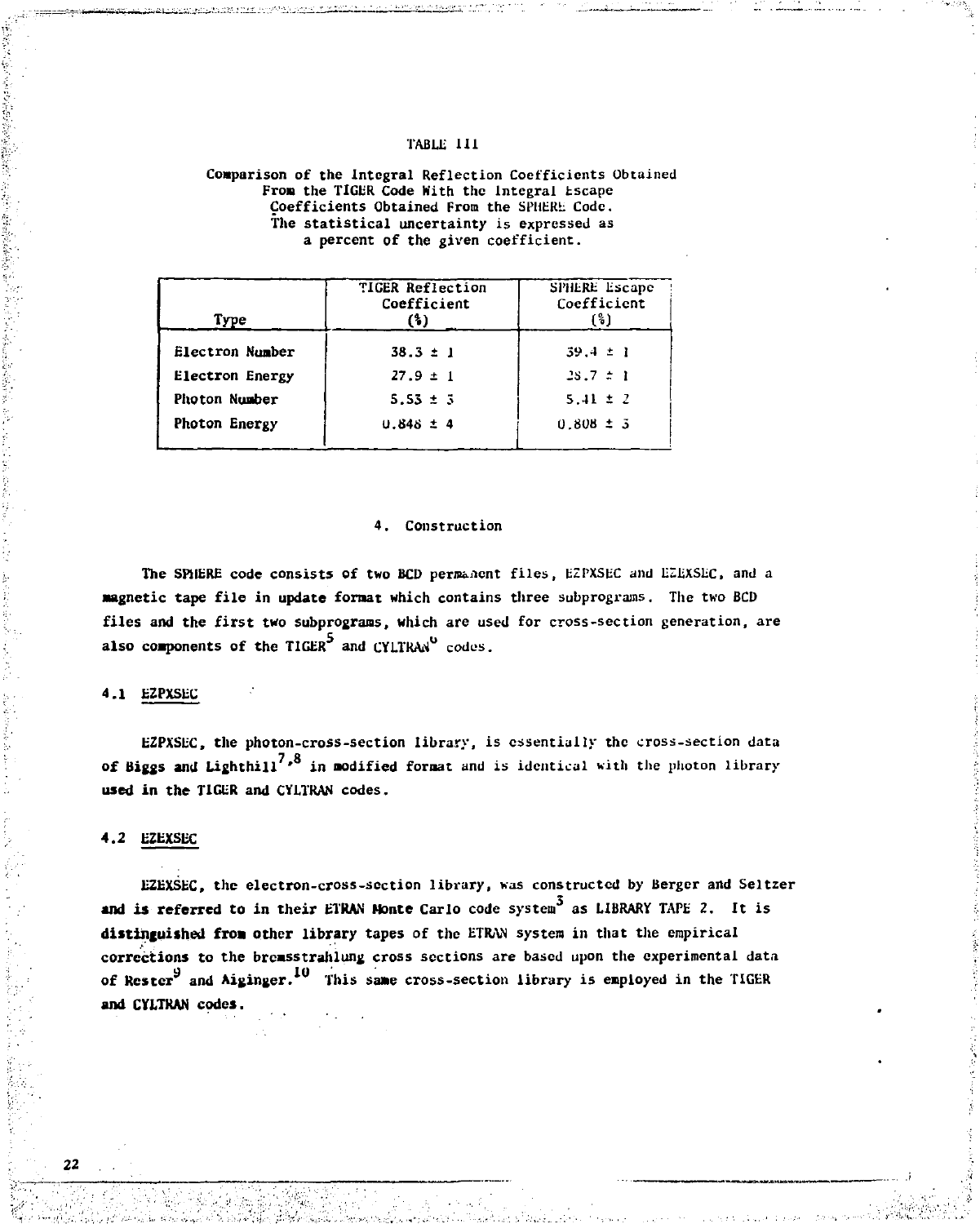## **4.3 PGEN**

**PGEN is the first of three subprograms in update format which make up the magnetic tape file. Using the file EZPXSEC and the data froa 1C #1, IC \*2 and IC #3 of Table I, it prepares the photon sampling distributions required by the Monte Carlo subprogram. These distributions cover an energy range froa 1000 NeV down to 10 keV. This subprogram is identical with the corresponding subprogram of the TIGER and CYLTRAN codes. It uses the data of Napstra for the average K-fluorescence energies. Again, fluorescence and Auger production are allowed for only the highest-Z element of each material, regardless of its weight fraction.** 

# **4.4 DATPAC**

**This second subprogram of the magnetic-tape file prepares the electron sampling distributions for the Monte Carlo subprogram. Using the EZEXSEC file, IC #5, and material data transferred from subprogram PGEN, it generates the same distributions as does the identical subprogram of the TIGER and CYLTRAN codes.** 

### **4.5 SPHERES**

**SPHERES is the last of the three subprograms that make up the magnetic tape file. The construction of SPHERES constituted most of the effort in the development of the SPHERE code. SPHERES is a hybrid of the corresponding subprograms of the TIGER and CYLTRAN codes. The following discussion of the more important features of this subprogram emphasizes comparisons with existing multimaterial codes.** 

**A. Trajectories — Trajectories in the SPHERE code are strictly one-dimensional. The origin of the coordinate system is the center of the problem sphere. Particle location is defined by the length of the radius vector to its position. Particle direction is defined by the direction cosine of its velocity with respect to this radius vector. There is a great deal of similarity between the trajectory logic of the SPHERE code and that of the one-dimensional TIGER code. In the SPHERE code, however, the vector analytic geometry of the trajectories is complicated by the spatial dependence of the direction cosine along a rectilinear random walk substep.** 

**B. Zoning — Specification of shell boundaries and subzoning within a given homogeneous material shell is also quite similar to layer specification and subzoning in the TIGER code. On the other hand, a capability for including void zones becomes necessary in spherical geometry. The additional logic required to accommodate void**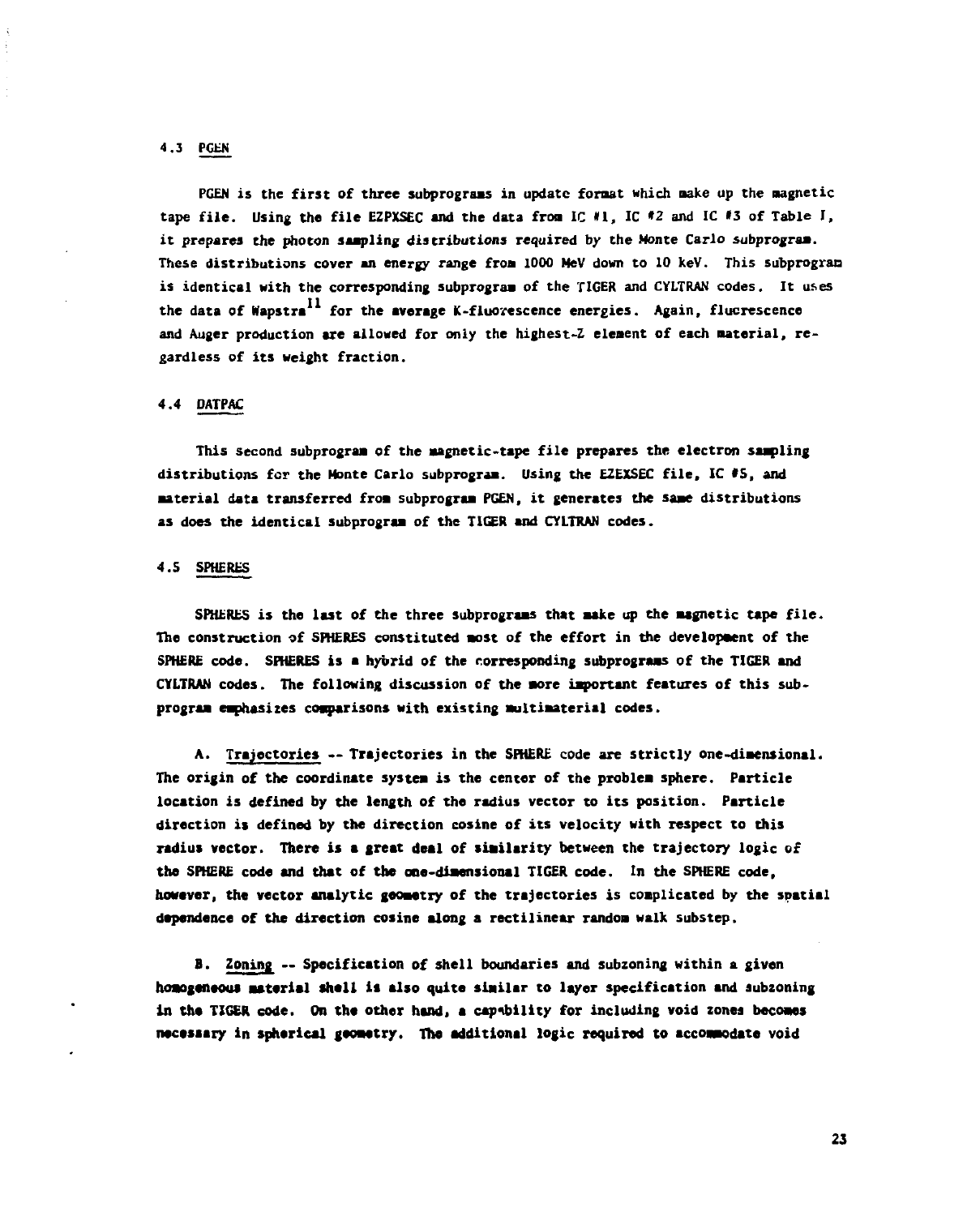**zones is considerable.** This additional logic is avoided in some codes<sup>3</sup> by simulating **voids with very low density gases. We believe allowance for actual voids to he pref**erable for three reasons. First, a faster code should result because void transport **bypasses many collisional algorithms. Second, a more accurate code should result because void transport is rigorous, whereas condensed-history electron transport through snail-areal-density simulated voids involves a number of approximations. Finally, a substantial amount of additional memory is required for the cross-section data of the sinulation gas (see Section 4.5FJ.** 

C. Boundary Crossings -- Photon transport in SPHERES is accomplished via con**ventional microscopic Monte Carlo methods, 12** where particle trajectories that cross **material boundaries pose no unusual problems. On the other hand, when the condensedhistory Monte Carlo substcp of an electron crosses a material boundary, certain approxiaations nust be invoked. The procedures employed in the SPHERE code are equivalent to those used in the TIGER code and are discussed in Section 4.SB of Reference S.** 

**D. Shell Effects -- The treatment of ionization and relaxation effects within the stopping media is not nearly so detailed in the SPHERE code as it is in SANUYL. Photoionization and electron impact ionization, as well as subsequent relaxation via fluorescent and Auger processes, are considered only in the case of the K-shell of the highest-atoaic-number element of a given material. Photon transport below JO KeV is not allowed. Thus, for those applications in which shell ionization and relaxation effects are expected to have a significant effect upon the output of interest, the SANUYL code is to be preferred over the SPHERE code.** 

**E. Statistics — Under the normal default option, the 1MAX histories are run in 10 equal batches. The output routine is called at the end of each batch. Immediately before each write statement, a call is made to subroutine STATS. This routine recalls the statistical variables corresponding to the output quantities about to be written, computes the estimate of the standard error-in percent-based on the number of batches that have been run, and transfers the statistical parameters required for the sub**sequent batch back to Extended-Core Storage (ECS) (LCM on CDC-7600). Unless modified **by update, only the final results based ou the total number of completed batches are printed out. The user may specify a number of batches other than 1U by inserting the**  desired number in field 8 of IC #6.

**A corollary of batch processing is a feature that prevents the user from exceeding his time limit. Before beginning a new batch, the remaining portion of the time requested for the job is compared with an estimate of the time per batch. If this**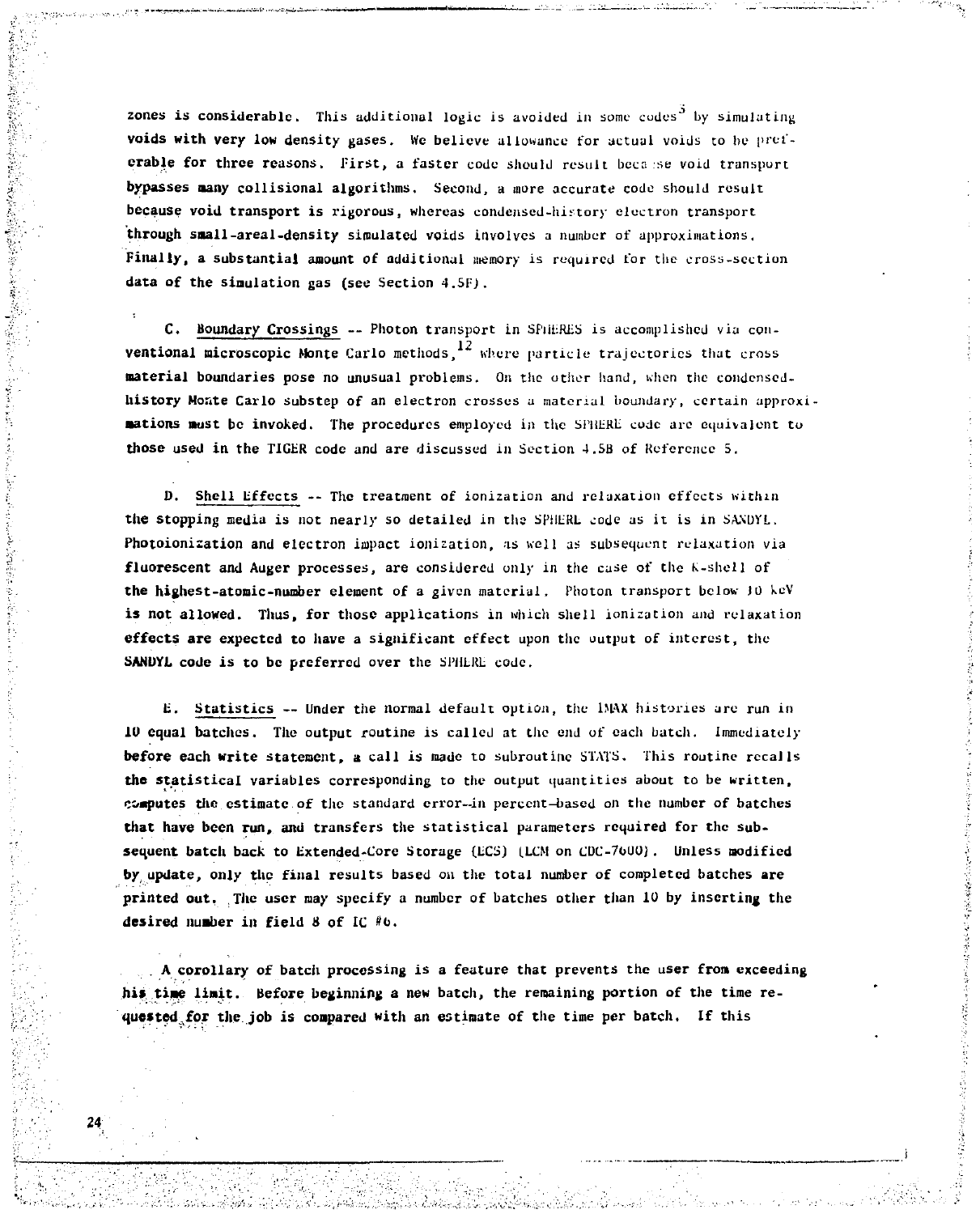**estimate is larger than the time remaining, results based on the number of completed batches-including estimates of the statistical errors-are printed out and the run is terminated.** 

**Under normal operation, virtually every Monte Carlo output quantity is followed by a one- or two-digit integer from 0 through 99 (estimates even greater than 99 are shown as 99) that is the best estimate of the statistical standard error expressed as a percent of the final value:** 

$$
(S.E.)_N = \frac{100}{|\langle x_N \rangle|} \left\{ \left| \frac{\langle x_N^2 \rangle - \langle x_N \rangle^2}{N - 1} \right| \right\}^{1/2}
$$

 $\sim$   $\sim$   $\sim$ 

where

$$
\langle x_{N} \rangle = \frac{1}{N} \sum_{i=1}^{N} x_{i}
$$

**and** 

$$
\langle x_N^2 \rangle = \frac{1}{N} \sum_{i=1}^N x_i^2
$$

**The X.'s are the values of the quantity obtained from each batch, and N is the total number of completed batches (usually 10).** 

**F. Core Requirement -- Core requirement was an important consideration in the construction of the SPHERE code. About 1S600 (decimal) variables are required for each material. Merely adding a material index to these variables would severely limit the number of materials allowed in a calculation. Furthermore, a large core requirement generally lowers job priority and increases turnaround time. The approach taken in SANDYL was to reduce the resolution of the larger distributions and to replace the largest, the breasstrahlung energy and angular distribution, by a simple analytic formula. This approach was avoided in the construction of SPHERES by making use of the capability for Extended-Core Storage (ECS) available with the local CDC-6600 system (LCH on CDC-7600 system),** 

**2S** 

 $1000 - 1000 - 1000$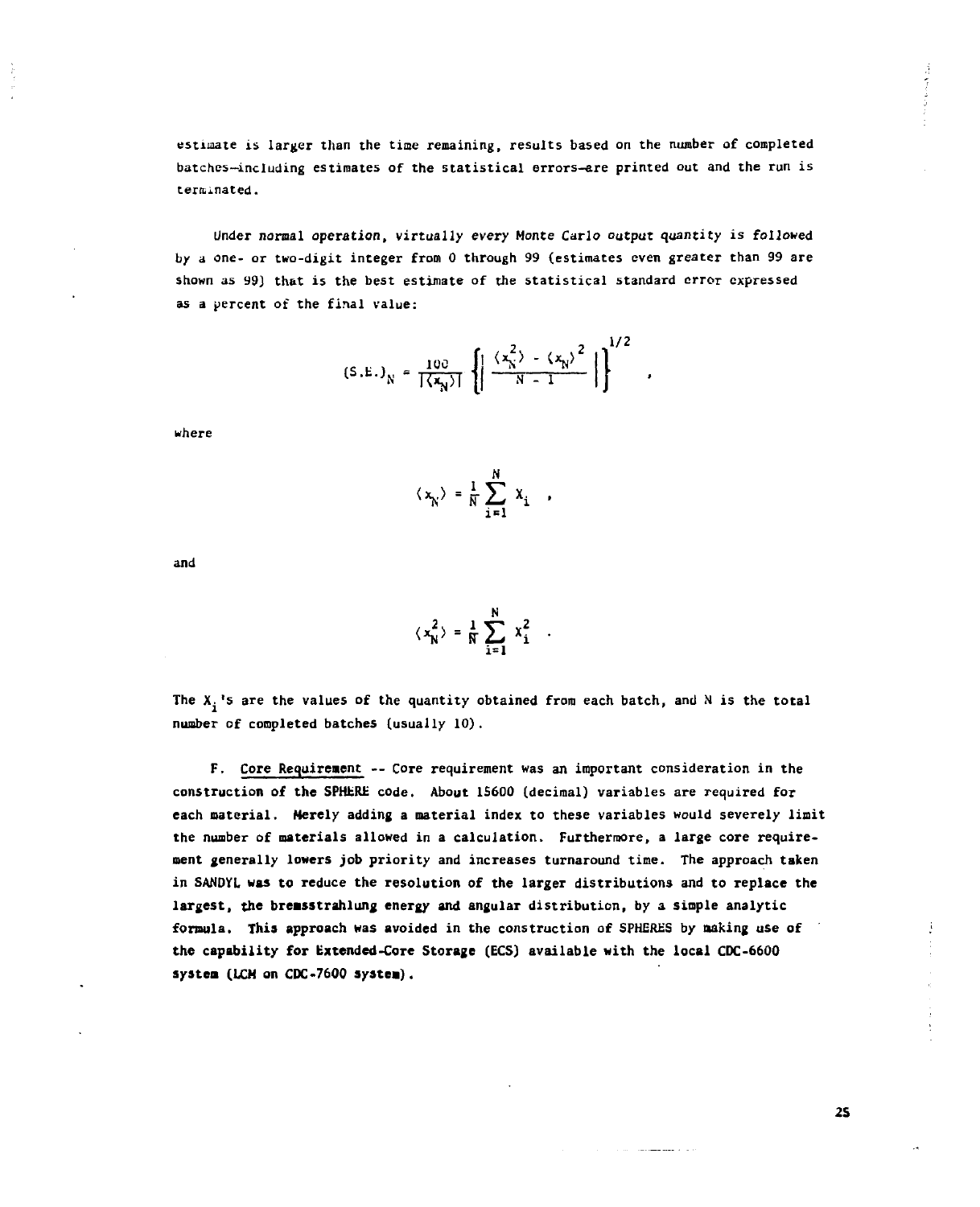By putting the three largest electron-cross-section arrays in ECS (LCM) and recalling them into central memory (SCM on CDC-7600) only when needed, the requirement **for a material index for about 10000 of the above 1S600 variables was avoided. Thus, only 1U0UU locations of Central Memory (SCM) are required for those three arrays, regardless of the number of materials in the problem configuration. Two large photoncross-section arrays, accounting for about 2700 of the 15600 variables, are also stored**  in ECS (LCH). These photon-cross-section variables are recalled individually, rather **than by the entire array; thus, no central memory at all is required for these 2700 variables." Since the remaining variables are arbitrarily dimensioned for five materials, the total liCS (LCH) requirement for cross-section data is about 63S00 (5 x 12700} decimal locations.** 

Bushmanner Palo Insertion

**An additional liCS (l£M) requirement of 20400 decimal locations for statistical variables leads to a total ECS (LCM)** requirement of approximately 245000 octal locations.

### **5. Updates**

In the development of the SPIIERE code, our primary motivation was to provide **scientists and engineers with a method characterized both by theoretical rigor and by opcrational simplicity for routine solution of imiltimaterial problems having spherical synaetry. The rigor was achieved through the internal selection of the roost general options. Operational simplicity is the keynote of Section 2. However, the determin**istic nature of the Monte Carlo procedure, the completness with which the SPHERE code **describes the radiation transport, and the flexibility of construction make it possible for the user to significantly extend the capabilities of the code with relatively simple updates. In this section several updates that the authors havo found useful are reviewed in varying degrees of detail. The list is by no means exhaustive, and users are encouraged to consult with the authors concerning specific applications.** 

# **S.l Source Routines**

**The standard source (according to which particle histories are initiated at the surface of the problem sphere and according to which energy and angular distributions**  are selected by the parameters TIN and CTHIN) should be adequate for most applications.

**If this same procedure is used to eliminate the 27000 decimal locations required for the HI-array of the SANDYL code, about 65000 octal locations of Central Memory will be released. Furthermore, since the indexing arithmetic is already present in SANUYL, the increase in running time might be negligible.**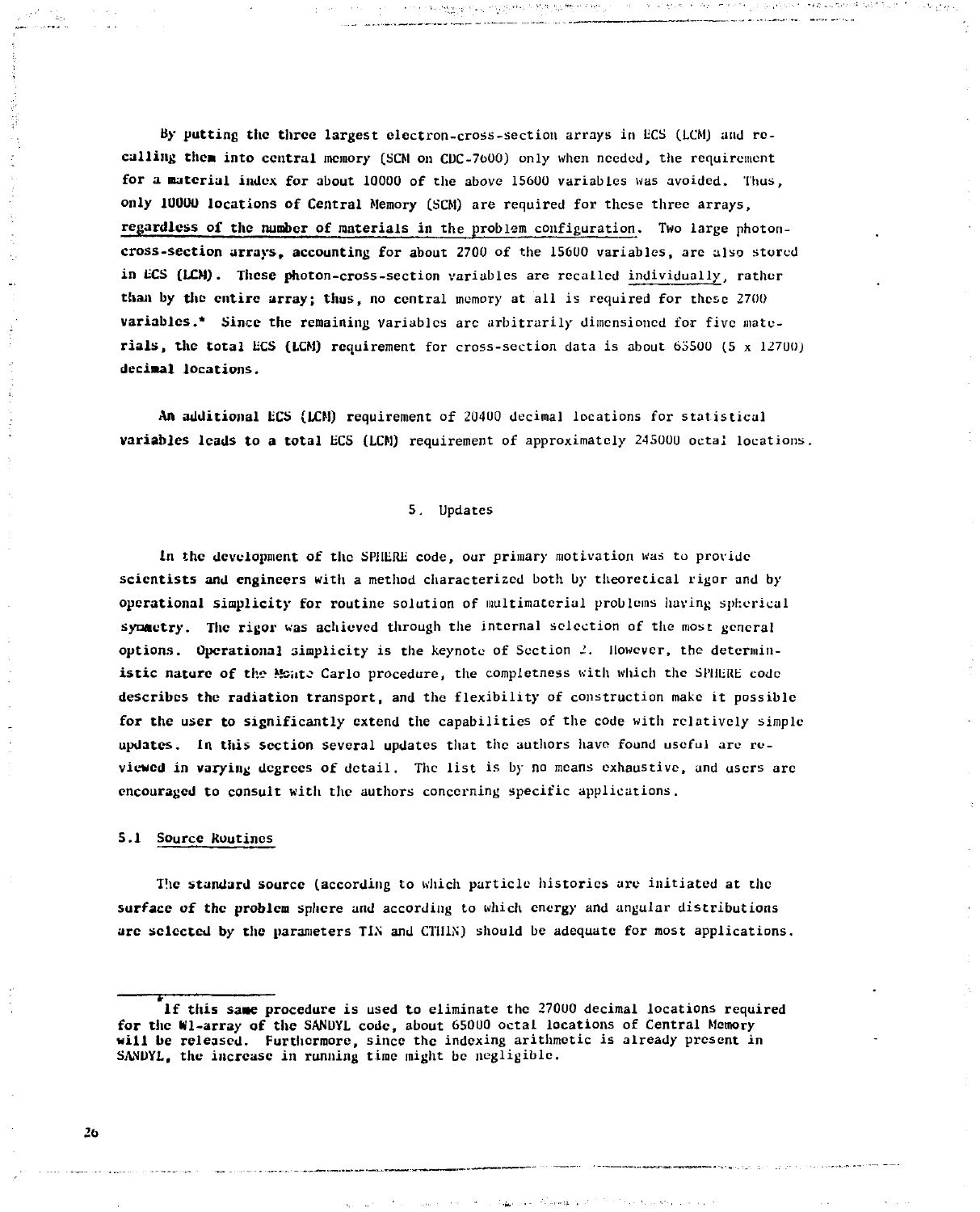**Consequently, we have chosen not to overwhelm the user with a myriad of source options. The resulting simplicity and flexibility in the coding of the source routine make it easy for the user to construct a source of arbitrary spatial, energy, and angular distribution. The user need only Modify that portion of Subroutine HIST between statements 10 and 50 to fit his particular application.** 

**The only essential restriction is that ill source positions oust lie within the problem sphere; for example, in the standard source routine the code internally shifts**  the radial coordinate 10<sup>-7</sup> cm inside the surface of the problem sphere to ensure that **this restriction is satisfied.** 

### **5.2 Multiple Problems**

and with the company

The user may obtain the results for an arbitrary number of problems in a single **run with the update** 

> **•DELETE.EZTRN. 228 IRNWU » "desired value."**

**ICs »1 through »5 are not repeated; they must contain sufficient information for the production of all electron and photon cross sections required for the multiple Monte Carlo calculations. The group of ICs beginning with #6 must be repeated for each problem. This update is especially useful in parameter studies. Although its use will prevent multiple turnaround time and repetition of cross-section calculations, it must be remembered that a multiple problem run necessarily requires more machine time.** 

# 5.3 Scaling of Bremsstrahlung Production

**This update is especially useful in bremsstrahlung converter studies. With the update** 

> **•1NSERT.T1GER.146 BNUM(l) • "desired value,"**

**the user may artificially increase the brcnsstrahlung production to improve the statistical accuracy of bremsstrahlung output without increasing the number of primary electron histories, which would be much more time consuming. The cross sections of material \*1 are scaled so that an electron slowing-down from TIN to TCUT in this material will, on the average, generate BNUM(l) bremsstrahlung photons. The resulting**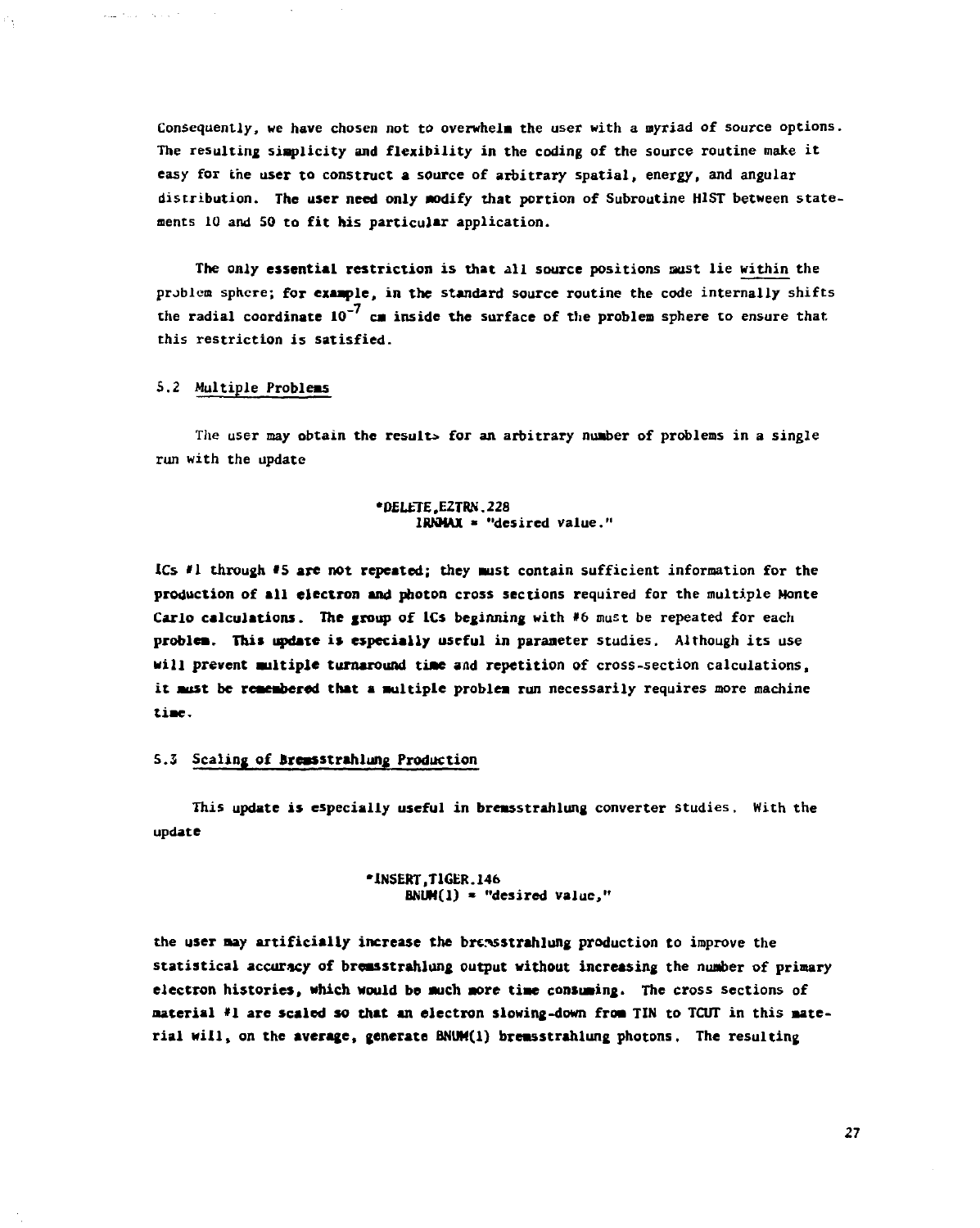scale factor is used to scale the bremsstrahlung cross sections for all other materials in the problem. Material #1 should be that material which one would expect tu dominate the bremsstrahlung production. Simultaneous scaling of the K-ionization probability may be desirable (see Section 5.4).

This update is used primarily for the prediction of external bremsstrahlung production (e.g., prediction of the environment of x-ray sources). Consequently, a Russian Roulette procedure is employed to reduce the number of secondary electrons generated from the interaction of this artificially high bremsstrahlung population to the naturally occurring number. Although this procedure is very efficient for predicting external bremsstrahlung, it leads to statistically poor and sometimes misleading results for bremsstrahlung deposition. In the latter case, the additional update

> \* INSERT,1IGLR.-25  $\text{DLIM}(L) = 1.0$

will ensure that all secondary electrons are followed.

### 5.4 Scaling of K-lonization Probability

An update option similar to that of the previous subsection permits the user to artificially increase characteristic x-ray production by scaling the cross section for electron impact ionization of the K-shell of the highest-atomic-number element in each material. With the update

> \*DELETE.EZTRN.262  $XVUM = "desired value,"$

the k-ionization cross section of each material is scaled so that an electron slowingdown in that material from TIN to TCUT will, on the average, generate NNUM k-ionization events.

# 5.5 TSAVE

In certain problems where only electrons that cross certain boundaries are important, the variable TSAVL may be employed through update to reduce running time significantly. Under normal operation TSAVL is internally set equal to TCUT, but it may be set equal to any value greater than TCUT through update. It becomes operational when an electron is trapped; that is, does not have enough energy to escape from a zone. When an electron with energy greater than TCUT but less than TSAVL is trapped,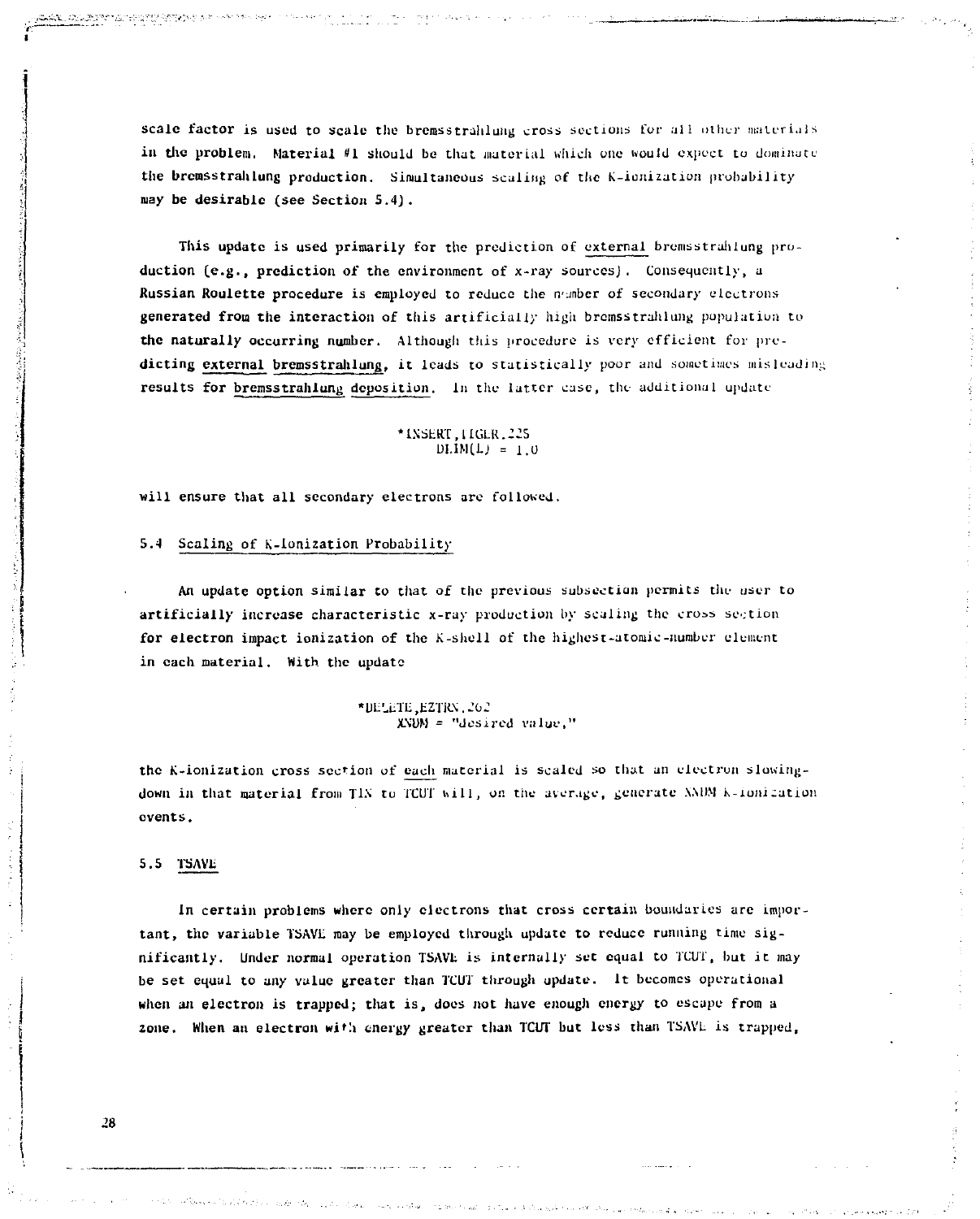**it is immediately terminated by the same method as for electrons whose energy falls below TCUT. This parameter is commonly used when one is priaarily interested in those electrons escaping from the problem sphere. In this case the update is simply** 

> **\* INSERT,EZTRN.295 TSAVE = "desired value."**

**Great care should be taken in employing this update where bremsstrahlung production or effects may be important, since bremsstrahlung production is not allowed during terminal processing.** 

**5.6 Forced Photon Collisions** 

**Through update, the user may force photons to interact in certain regions where their natural interaction probability would make it difficult to obtain statistically significant results. The update is** 

> **•INSERT,ETRANS.906 PTCZ ("desired zone index") = "desired value for that zone."**

**For example, if PTCZ(6) = .55, then any photon in Zone 6 will have a 55-percent probability of interacting before leaving that zone. The user may force interactions in as many zones as he desires, and the forced interaction probability may be less than, as well as greater than, the natural probability.** 

**5.7 Substep Size** 

DRANGE/ISUB (see DATPAC-4 output) is the substep size in g/cm<sup>2</sup>. When not updated, **ISUB is generated internally as a function of material atomic number. For very small zones substep size may be comparable to the dimensions of certain shell thicknesses. This can lead to inaccuracies in condensed-history Monte Carlo. It is suggested that the chosen value of ISUB be sufficiently large that the maximum value of DRANGE/ISUB is no larger than one-tenth of the thickness of any shell of that material. The update is** 

> **•INSERT.EZTRN.80 IF (NRUN .EQ. "desired value") ISUB > "desired value."**

### **5.8 To Change the Number of Allowed Deposition Zones**

**To change the number of allowed deposition zones, the user simply rediraensions the appropriate variables in common blocks OUT and PUNK (see subroutine OUTPUT of**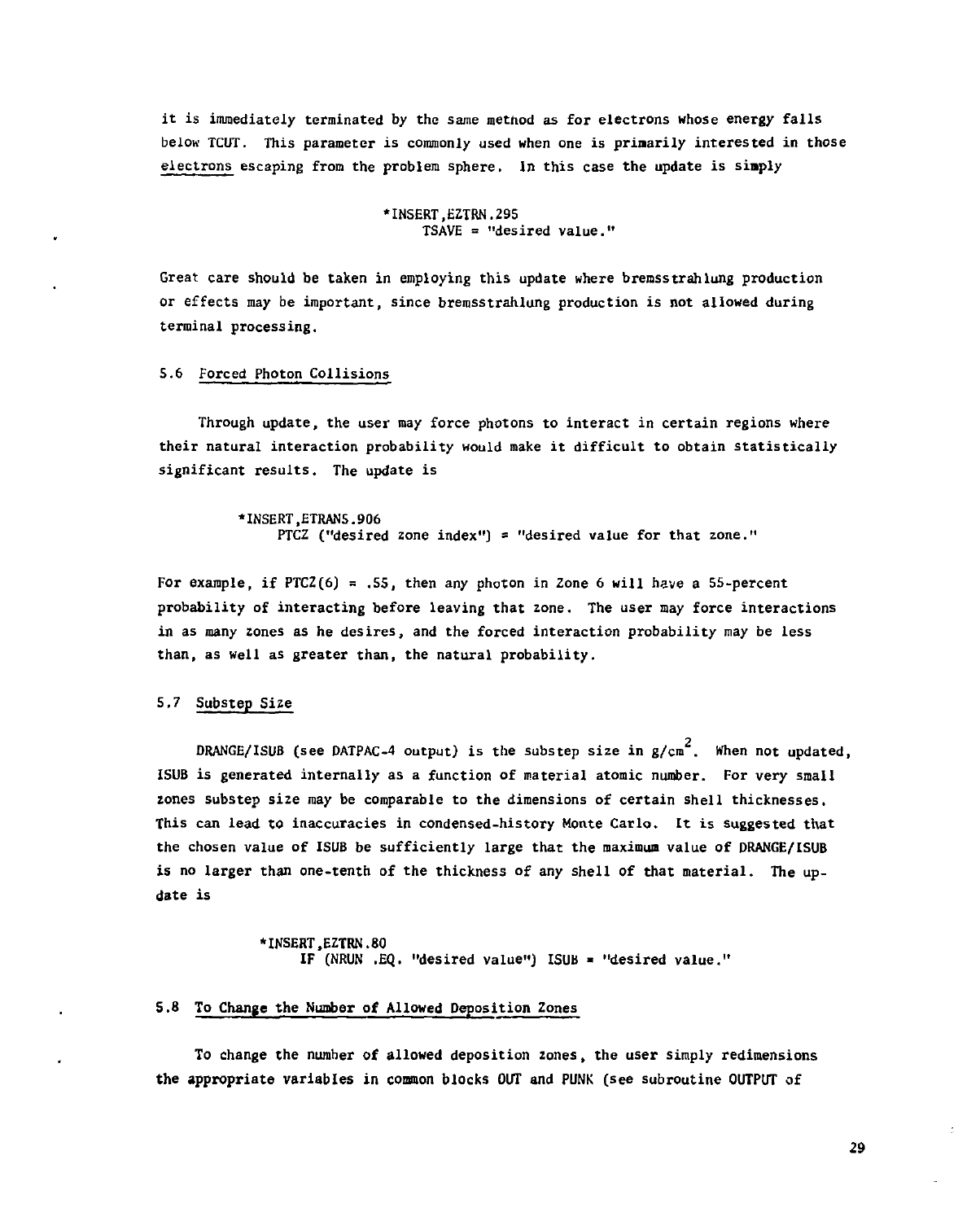the SPHERE code listing). The appropriate variables in common block OUT have been grouped together to facilitate this update.

5.9 Miscellaneous

Other updates that *may* be useful in various applications are

- a. Extension of photon transport down to 1.0 keV.
- b. Calculation of the spectrum of the internal electron flux.
- c. Spectrum of absorbed energy within a given fone: that is, the pulse height distribution for that tone without experimental distortions.
- d. Selected punched-card output.
- e. Intermediate batch output.
- f. Changing the starting random number.

The forms of some of these updates depend upon the particular application.